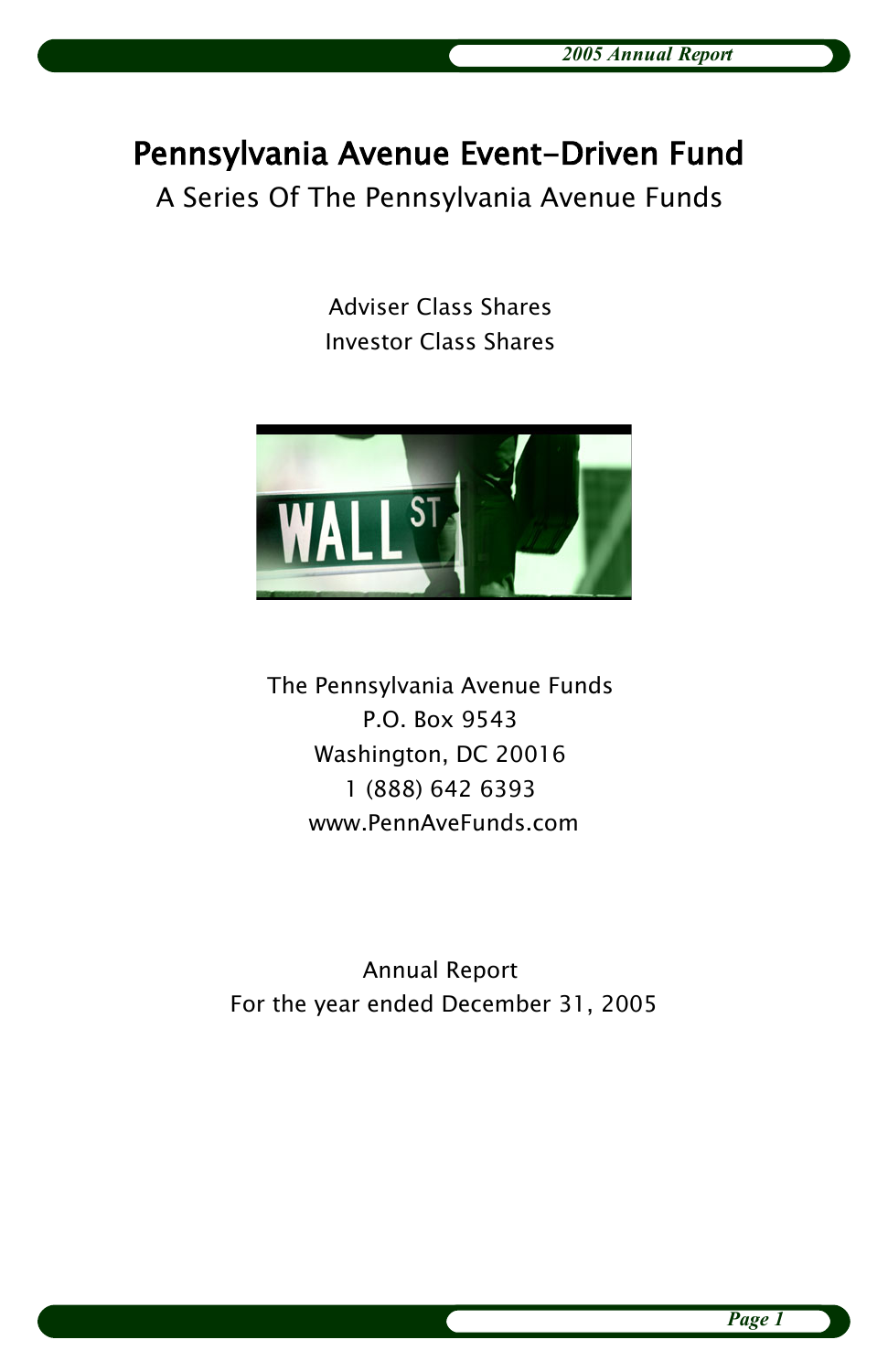**The Pennsylvania Avenue Funds** THE PEHRSYPHING TYPERIC PURIS

P.O. Box 9543  $\blacklozenge$  Washington, D.C. 20016  $\blacklozenge$  U.S.A.

February 2005

Dear Shareholder,

I am pleased to report that the Pennsylvania Avenue Event-Driven Fund has returned 12.43% for its Investor Class Shares during the year 2004, whereas the S&P Index total return, including dividends, was 4.91% over the same period. The Fund did not employ leverage during the period.

As in previous years, the Fund focused primarily on merger arbitrage and proxy fights, and invested to a lesser extent in distressed securities. The chart at the end of the letter shows the allocation of assets on December 31st. Merger activity has increased significantly during 2005, and there have been numerous instances of bidding wars in which the Fund benefited from entering mergers earlier than many other arbitrageurs.

As you know, the Fund often takes positions when a company has announced that it is seeking strategic alternatives, or when activist investors seek to force a company's management to sell the firm, whereas other arbitrageurs wait until a definitive agreement has been signed. Clearly, there is a risk/return tradeoff in investing in less certain transactions. However, I do believe that a very careful selection of candidates can mitigate much of that risk and generate additional upside, which also more than offsets the extra risk.

Two observations make me positive for merger activity in the coming year. First, private equity funds continue to be the most active buyers of companies. A record amount of private equity funds have been raised in 2005, and much of that money still needs to be put to work. Second, large corporations remain awash in cash, some of which will be used for acquisitions. The first implication is that merger activity will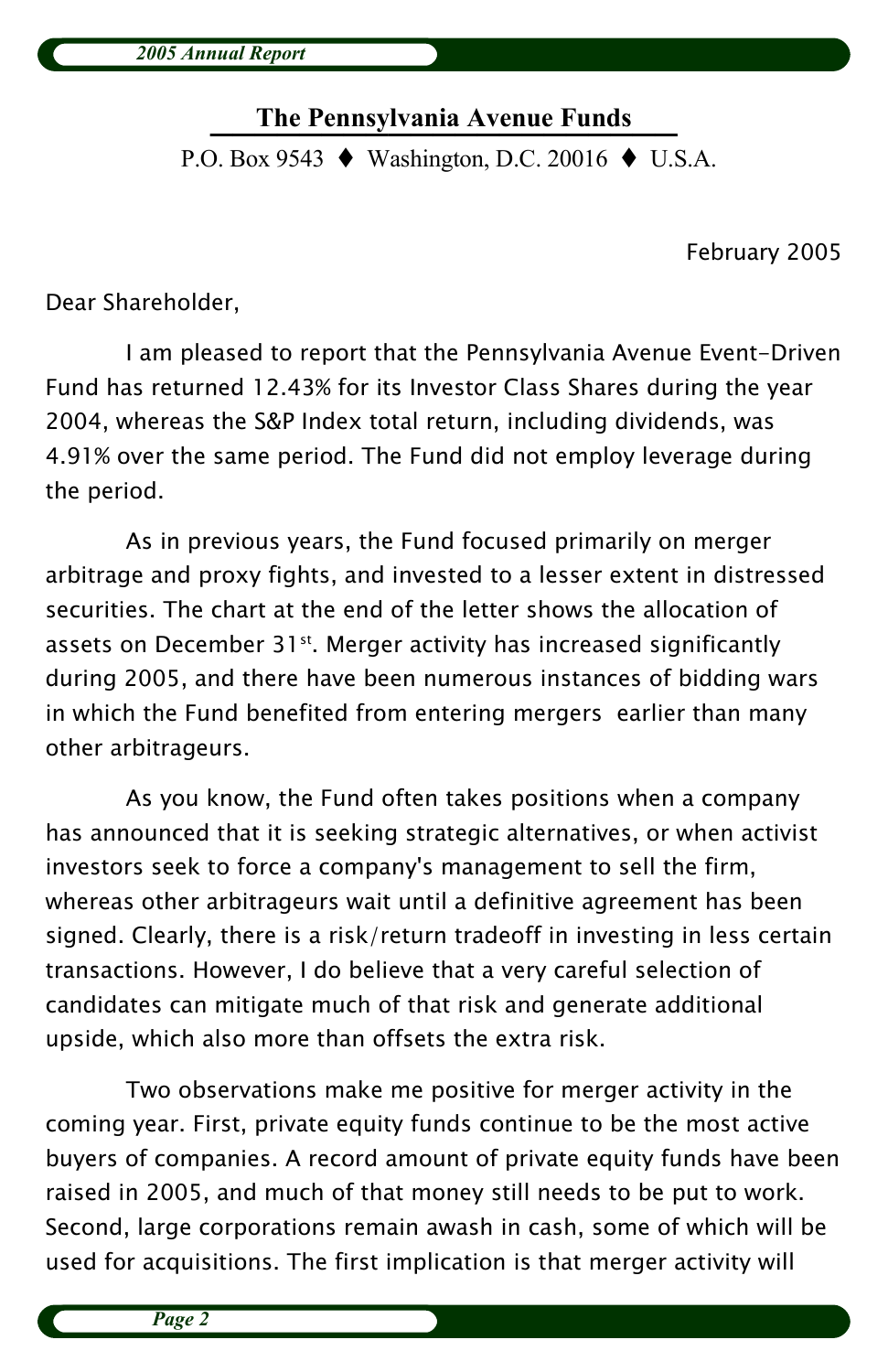*2005 Annual Report*

remain strong. Another implication concerns pricing: corporations, as strategic buyers, can normally pay higher prices for acquisition targets than financial buyers, due to operational synergies. Theoretically, financial buyers should be at a disadvantage. However, we are seeing financial buyers pay more aggressive prices because they must put their funds to work.

All our merger arbitrage investments were done in cash transactions, where the buyer pays a set dollar amount per share, as opposed to a stock-for-stock transactions, where the buyer exchanges a certain number of its shares for those of the target. The latter category of mergers continues to provide very low returns, which in my opinion do not justify the risks. As long as private equity funds are flush with cash and willing to pay any price in cash, cash transaction will have fewer risks than stock-for-stock transactions. Furthermore, as I explained in a previous letter, in a bidding war, a short squeeze on the stock of the loosing buyer will often more than annihilate those gains that can be made on the long position in the stock of the target.

As in 2004, distressed securities remain a small fraction of the fund's overall portfolio. Even though the Refco disaster was making headlines, bankruptcies remain at a low level overall and are concentrated in sectors like automotive and airlines. With interest rates increasing slowly, I hope to see more activity in this area in the coming year.

Proxy fights are also increasing. You may have followed several high profile battles that were reported widely in the press. As in mergers, the Fund usually stays away from large transactions and concentrates on smaller fights, which have a higher likelihood of succeeding. In larger transactions, index investors hold a large fraction of the shares and have less interest in the outcome of a proxy fight than in smaller transactions, where stock pickers hold more shares.

Recently, we filed a lawsuit against the sale of CFC International to a private equity firm. Management is trying to sell the firm without a vote by shareholders and thereby force us to accept the transaction. I think that at a minimum, shareholders should be given the opportunity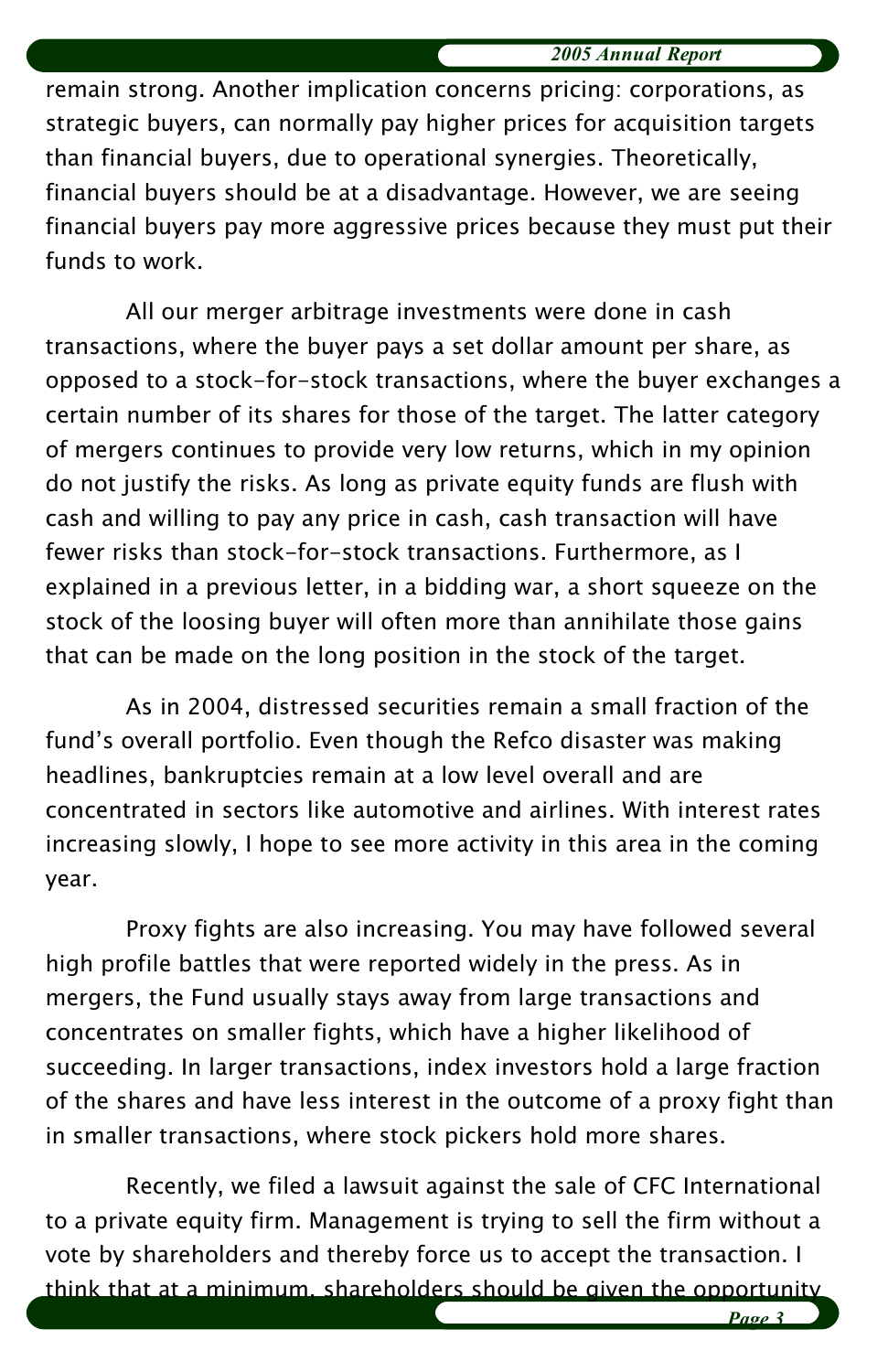to vote. I also have an update on litigation going back a couple of years: United States Exploration, the lawsuit against whose buyout we withdrew almost two years ago, has announced recently that the firm was bought by Nobel Energy for almost eight times the amount at which it was taken private. Even if the general appreciation of energy assets is factored into the valuation, it is likely that the company was worth more than the buyout price at the time. Unfortunately, there is not much we can do other than congratulating the buyout team for the increase in their wealth.

In the last year, we have also taken steps to increase availability of the fund through brokerage channels. The fund became available through clearing firm Pershing, Sterne Agee & Leach, and just a few days ago through TD Waterhouse. Moreover, the Fund is now a participant in the NSCC Fund/SERV system, which facilitates fully automated investments and redemptions by brokers. We will continue in 2006 to make the fund available more widely, and I expect to see this effort translating into asset growth.

I wish you a successful and prosperous year 2006.

Yours sincerely,

Thomas Kirchner



Assets By Strategy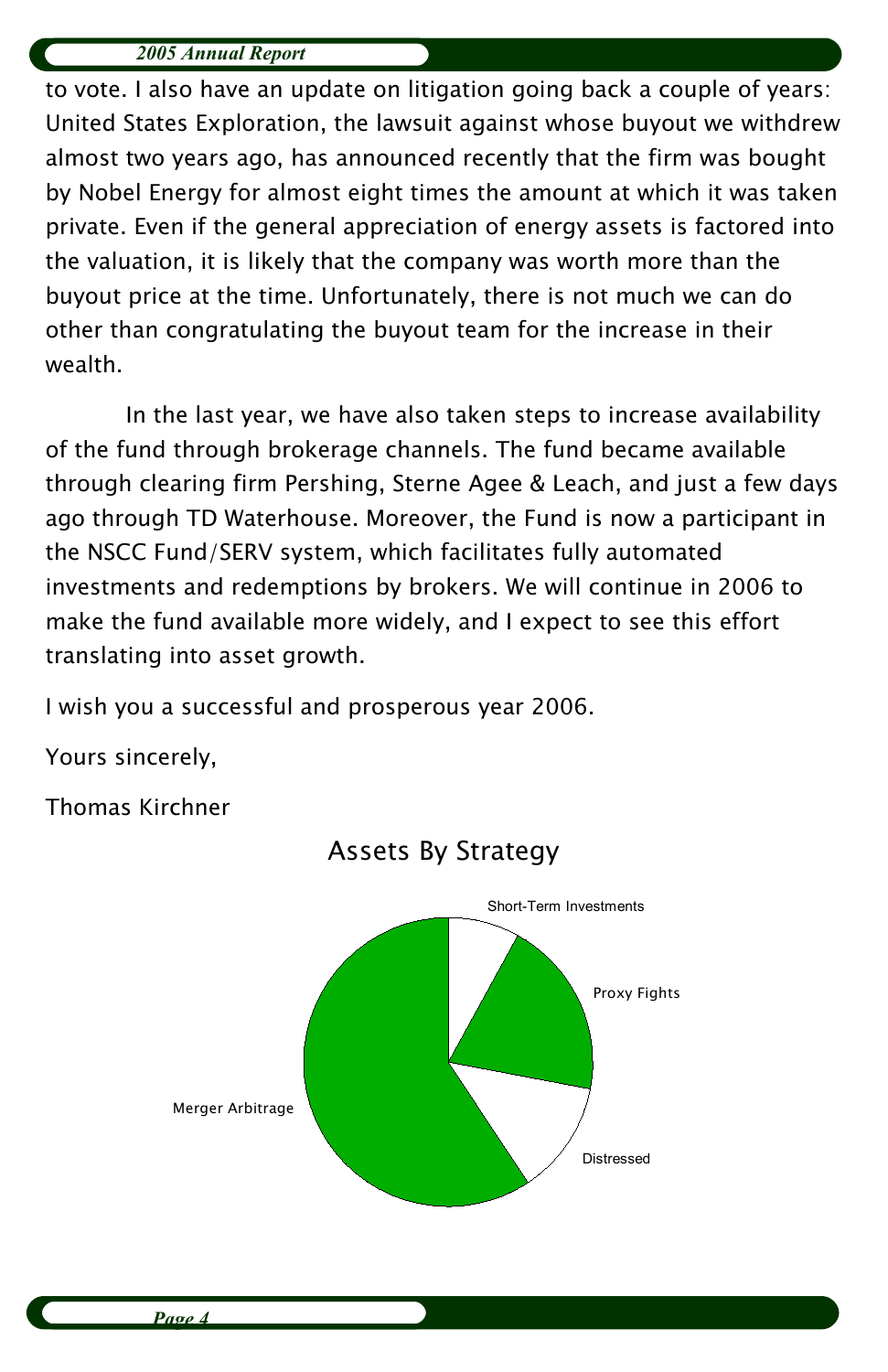| Asset allocation (% of Net Assets            |         |
|----------------------------------------------|---------|
| <b>Services</b>                              | 21.58%  |
| Technology                                   | 16.59%  |
| <b>Consumer Goods</b>                        | 11.98%  |
| <b>Bonds</b>                                 | 10.49%  |
| Healthcare                                   | 7.98%   |
| <b>Information Technology</b>                | 7.79%   |
| <b>Short Term Investments</b>                | 6.78%   |
| <b>Real Estate Investment Trusts</b>         | 4.69%   |
| <b>Basic Materials</b>                       | 4.06%   |
| <b>Industrial Goods</b>                      | 2.16%   |
| Financial                                    | 2.03%   |
| <b>Utilities</b>                             | 1.41%   |
| Consumer Non-Cyclical                        | 1.10%   |
| <b>Other Assets and Liabilities</b>          | 1.37%   |
| <b>Total</b>                                 | 100.00% |
| Top 10 Holdings (% of Net Assets)            |         |
| Winn-Dixie Stores (Dflt) 8.875% 4-1-2008     | 4.50%   |
| Fox & Hound Restaurant Group                 | 3.49%   |
| Mirant Corp BD (Dflt) 2.5% 6-15-21           | 3.25%   |
| <b>General Bearing Corp</b>                  | 2.99%   |
| Criimie Mae Inc                              | 2.99%   |
| <b>Transportation Corporation of America</b> | 2.99%   |
| Visual Networks, Inc.                        | 2.74%   |
| Teleglobe International Holdings Ltd         | 2.66%   |
| Titan International Inc.                     | 2.61%   |
| Warwick Valley Tel                           | 2.60%   |
|                                              | 30.82%  |

### Asset Allocation and Top 10 Holdings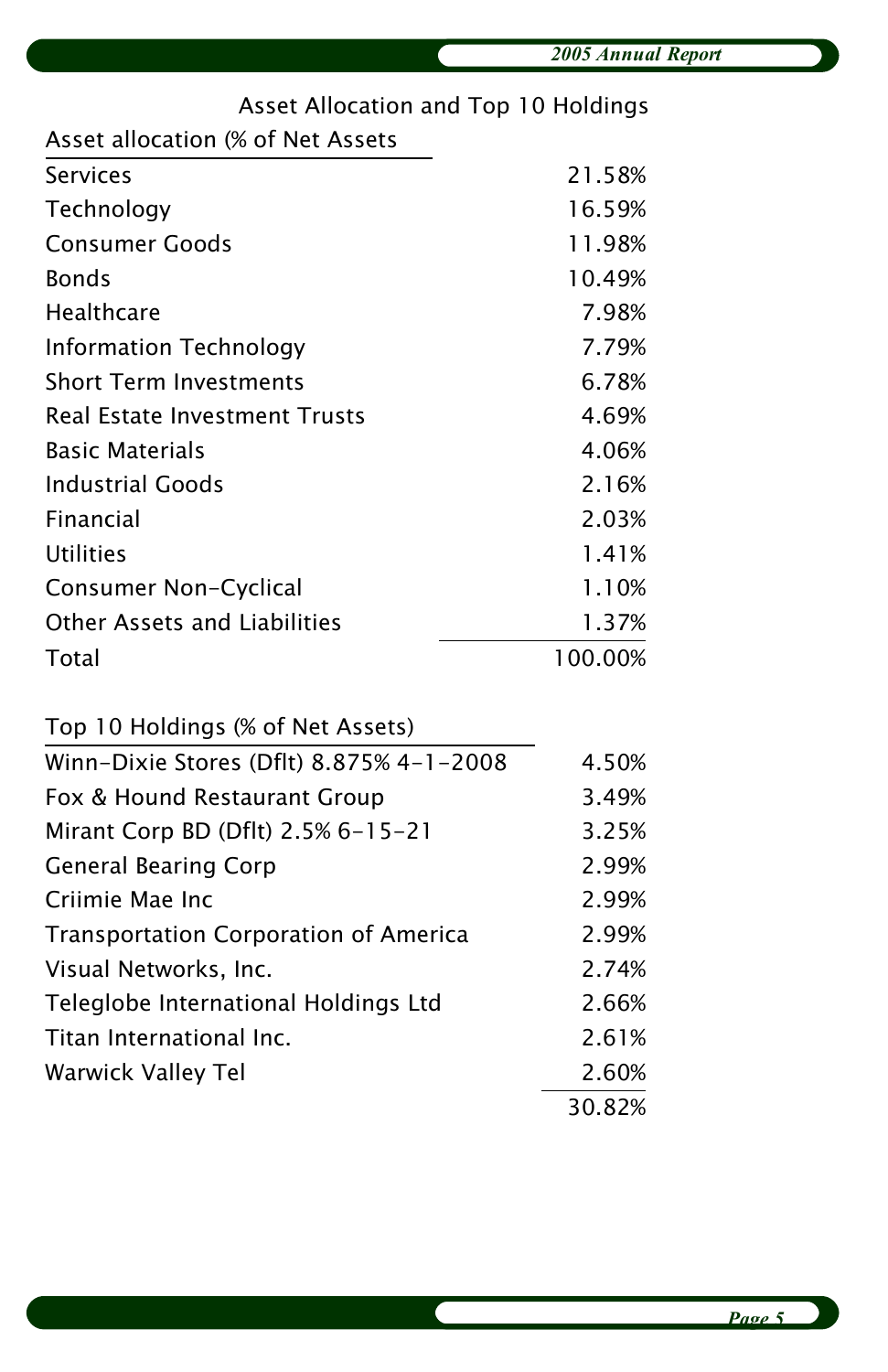

| Annualized Return   Investor Class   Adviser Class (*) |        |        |
|--------------------------------------------------------|--------|--------|
| For 2005                                               | 12.43% | 12.26% |
| Since inception                                        | 20.45% | 17.31% |

(\*) Adviser Class returns reflects 5% sales load

Past performance does not predict future performance. The graph and table do not reflect the deduction of taxes that you would pay on fund distributions or the redemption of Fund shares. Investment return and principal value will fluctuate, so that your shares, when redeemed, may be worth more or less than the original cost.

The total return of the S&P 500 Index assumes daily reinvestment of dividends. Because no assets were allocatable to the Adviser Class during the year, Adviser Class returns are derived from Investor Class returns and adjusted by the difference in expenses.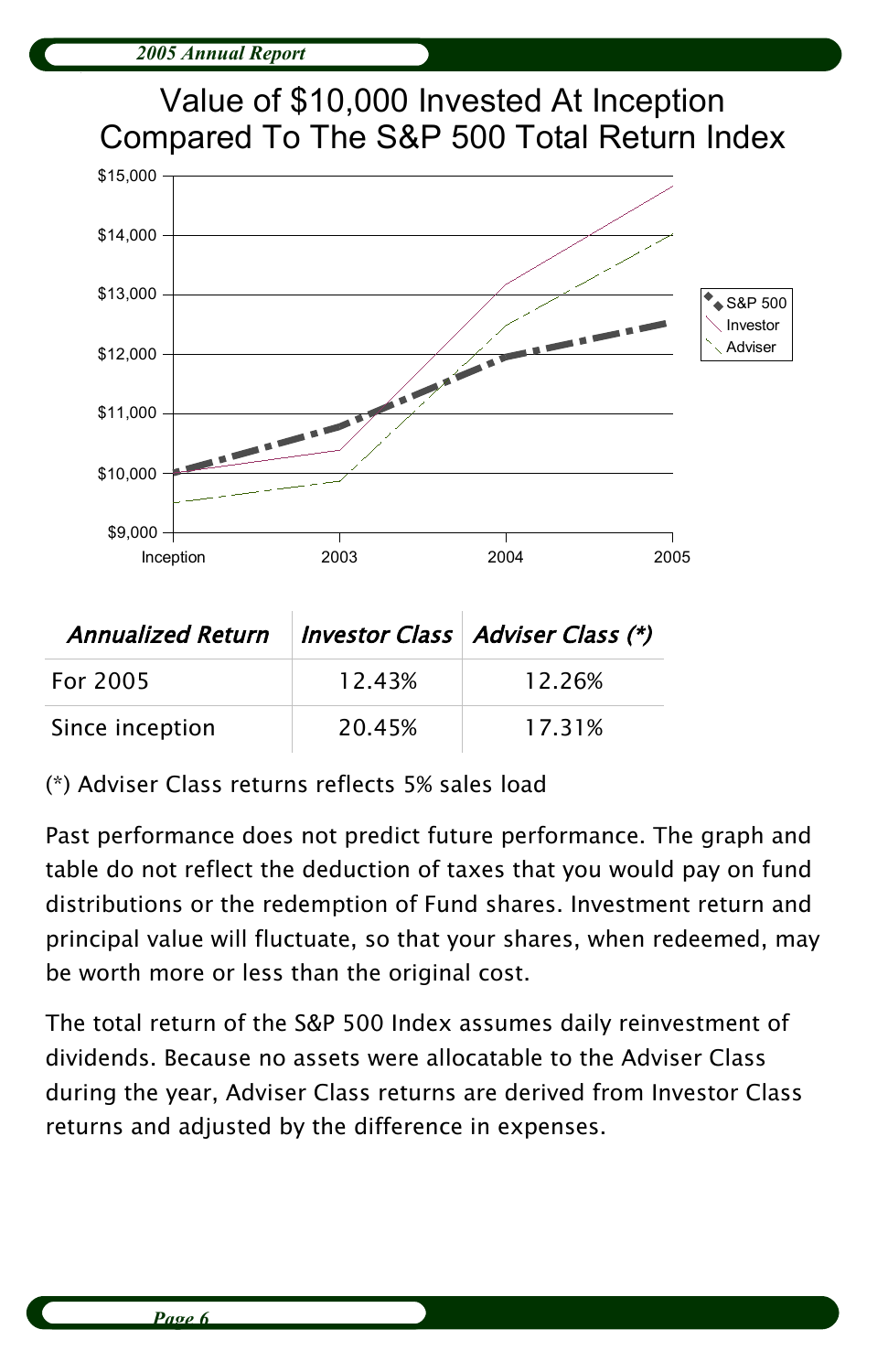| 2005 Annual Report                    |                                                 |              |  |
|---------------------------------------|-------------------------------------------------|--------------|--|
| Pennsylvania Avenue Event-Driven Fund |                                                 |              |  |
|                                       | A Series Of The Pennsylvania Avenue Funds       |              |  |
|                                       | Schedule of Investments                         |              |  |
|                                       | December 31, 2005                               |              |  |
| Common Stocks - 76.68%                |                                                 |              |  |
| <b>Shares</b> Name                    |                                                 | <u>Value</u> |  |
| Industrial Goods - 2.16%              |                                                 |              |  |
|                                       | 2,000 Cherokee International Corp. (*)          | \$9,220      |  |
|                                       | 350 Safety Components International Inc (*)     | 5,075        |  |
|                                       | <b>Total Industrial Goods</b>                   | 14,295       |  |
|                                       |                                                 |              |  |
|                                       | Consumer Goods - 11.98%                         |              |  |
|                                       | 500 Steven Madden Ltd                           | 14,615       |  |
|                                       | 500 Cruzan International, Inc. (*)              | 14,005       |  |
|                                       | 1,000 Tommy Hilfiger Corp (*)                   | 16,200       |  |
|                                       | 1,000 Titan International Inc.                  | 17,250       |  |
|                                       | 800 Water Pik Technologies Inc (*)              | 17,176       |  |
|                                       | <b>Total Consumer Goods</b>                     | 79,246       |  |
|                                       | Consumer Non-Cyclical - 1.1%                    |              |  |
|                                       | 500 Security Capital Corp (*)                   | 7,250        |  |
|                                       |                                                 |              |  |
|                                       | Total Consumer Non-Cyclical                     | 7,250        |  |
| Technology - 8.6%                     |                                                 |              |  |
|                                       | 3,000 Electronic Systems Technology Inc         | 1,830        |  |
|                                       | 500 Hector Communications Corp                  | 14,150       |  |
|                                       | 5,000 I-Many Inc $(*)$                          | 7,000        |  |
|                                       | 1,000 Merrimac Industries Inc (*)               | 8,942        |  |
|                                       | 500 Midway Games Inc (*)                        | 9,500        |  |
|                                       | 3,000 Intellisync Corporation (*)               | 15,480       |  |
|                                       | 3,991 Teleglobe International Holdings Ltd (*)  | 17,600       |  |
|                                       | 10,000 Visual Networks, Inc. (*)                | 18,100       |  |
|                                       | 900 Warwick Valley Tel                          | 17,181       |  |
|                                       | <b>Total Technology</b>                         | 109,783      |  |
|                                       | See accompanying notes to financial statements. |              |  |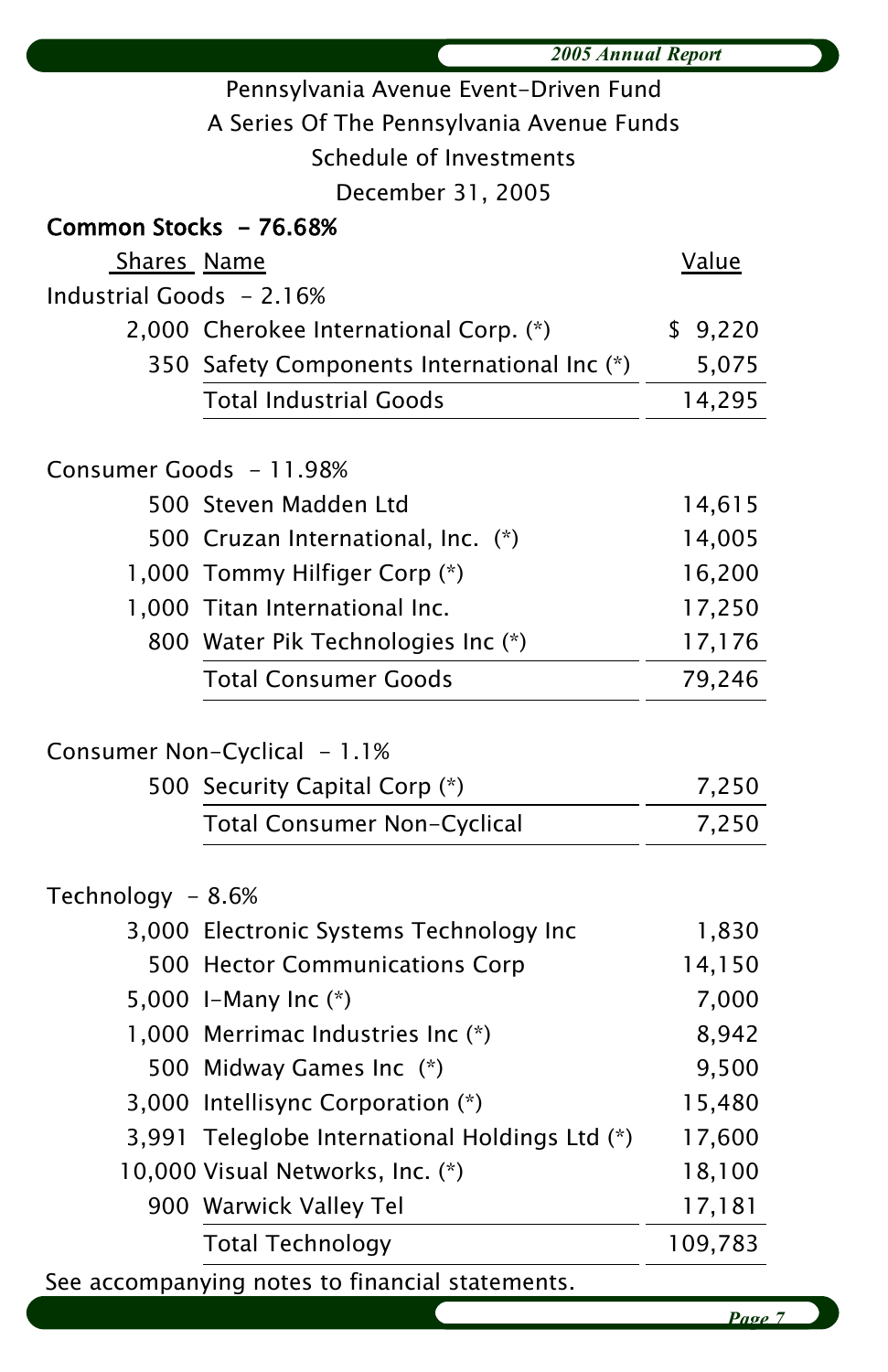|                                                 | <b>2005 Annual Report</b>                 |              |  |
|-------------------------------------------------|-------------------------------------------|--------------|--|
| Pennsylvania Avenue Event-Driven Fund           |                                           |              |  |
|                                                 | A Series Of The Pennsylvania Avenue Funds |              |  |
|                                                 | Schedule of Investments (continued)       |              |  |
|                                                 | December 31, 2005                         |              |  |
|                                                 |                                           |              |  |
|                                                 | Computer Services - 7.79%                 |              |  |
| <b>Shares Name</b>                              |                                           | <b>Value</b> |  |
|                                                 | 500 Acxiom Co                             | 11,500<br>\$ |  |
|                                                 | 2,000 iPass Inc. (*)                      | 13,120       |  |
|                                                 | 1,500 Pegasus Systems, Inc (*)            | 13,455       |  |
|                                                 | 1000 Verity, Inc. (*)                     | 13,500       |  |
|                                                 | <b>Total Information Technology</b>       | 51,575       |  |
|                                                 |                                           |              |  |
| Healthcare - 7.98%                              |                                           |              |  |
|                                                 | 700 Abgenix, Inc (*)                      | 15,043       |  |
|                                                 | 900 Beverly Enterprises Inc (*)           | 10,503       |  |
|                                                 | 300 Renal Care Group Inc (*)              | 14,184       |  |
|                                                 | 1,000 Specialty Labs Inc                  | 13,050       |  |
|                                                 | <b>Total Healthcare</b>                   | 52,780       |  |
|                                                 |                                           |              |  |
| Financial $-2.03%$                              |                                           |              |  |
|                                                 | 2,000 Pelican Financial Inc (*)           | 11,100       |  |
|                                                 | 700 Sobieski Bancorp Inc (*)              | 2,319        |  |
|                                                 | <b>Total Financial</b>                    | 13,419       |  |
|                                                 |                                           |              |  |
| Services $-21.58%$                              |                                           |              |  |
|                                                 | 900 Cornell Companies Inc (*)             | 12,456       |  |
|                                                 | 1,500 Fox & Hound Restaurant Group (*)    | 23,085       |  |
|                                                 | 300 Foodarama Supermarkets, Inc (*)       | 15,115       |  |
|                                                 | 1,000 InfoUSA Inc (*)                     | 10,930       |  |
|                                                 | 600 Learning Care Group Inc (*)           | 4,470        |  |
|                                                 | 400 Linen N Things Inc (*)                | 10,640       |  |
|                                                 | 1,500 MTR Gaming Group, Inc. (*)          | 15,615       |  |
| See accompanying notes to financial statements. |                                           |              |  |

 $\overline{\phantom{a}}$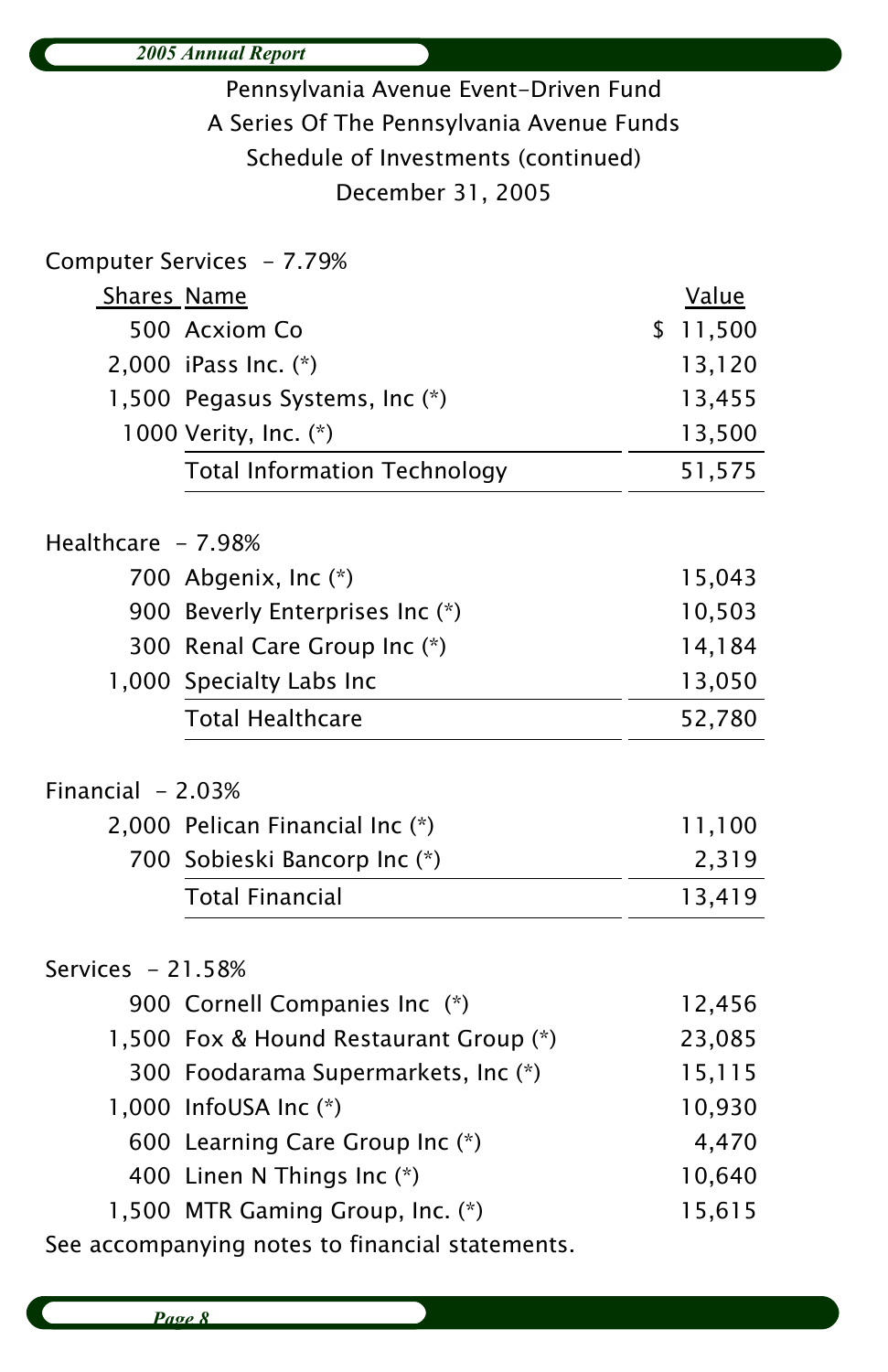|                                       | 2005 Annual Report                              |              |  |  |
|---------------------------------------|-------------------------------------------------|--------------|--|--|
| Pennsylvania Avenue Event-Driven Fund |                                                 |              |  |  |
|                                       | A Series Of The Pennsylvania Avenue Funds       |              |  |  |
|                                       | Schedule of Investments (continued)             |              |  |  |
|                                       | December 31, 2005                               |              |  |  |
| Shares Name                           |                                                 | <u>Value</u> |  |  |
|                                       | 1,000 Motion DNA Inc (*)                        | \$<br>140    |  |  |
|                                       | 4,000 PDS Gaming Corporation (*)                | 2,754        |  |  |
|                                       | 2,000 TheStreet.com (*)                         | 14,420       |  |  |
|                                       | 600 Sands Regent (*)                            | 6,108        |  |  |
|                                       | 200 School Specialty, Inc (*)                   | 7,288        |  |  |
|                                       | 2,000 Transportation Corporation of America (*) | 19,760       |  |  |
|                                       | <b>Total Services</b>                           | 142,781      |  |  |
| Utilities $-1.41%$                    |                                                 |              |  |  |
|                                       | 300 Northwestern Corp                           | 9,321        |  |  |
|                                       | <b>Total Utilities</b>                          | 9,321        |  |  |
| Basic Materials - 4.06%               |                                                 |              |  |  |
|                                       | 500 CFC International Inc (*)                   | 7,025        |  |  |
|                                       | 1,500 General Bearing Corp (*)                  | 19,815       |  |  |
|                                       | <b>Total Basic Materials</b>                    | 26,840       |  |  |
|                                       |                                                 |              |  |  |
| Energy $-0.00\%$                      | 200 Petrocorp Inc ESCROW (*)                    |              |  |  |
|                                       |                                                 |              |  |  |
|                                       | Total Energy                                    |              |  |  |
|                                       | Total Common Stocks (Cost \$466,498)            | 507,290      |  |  |
|                                       | Real Estate Investment Trusts - 4.69%           |              |  |  |
| Shares Name                           |                                                 | Value        |  |  |
|                                       | 500 Atlantic Realty Trust                       | 11,225       |  |  |
|                                       | 1,000 Criimie Mae Inc (*)                       | 19,800       |  |  |
|                                       | <b>Total Real Estate Investment Trusts</b>      |              |  |  |
|                                       | (Cost \$30,918)                                 | 31,025       |  |  |
|                                       | See accompanying notes to financial statements. |              |  |  |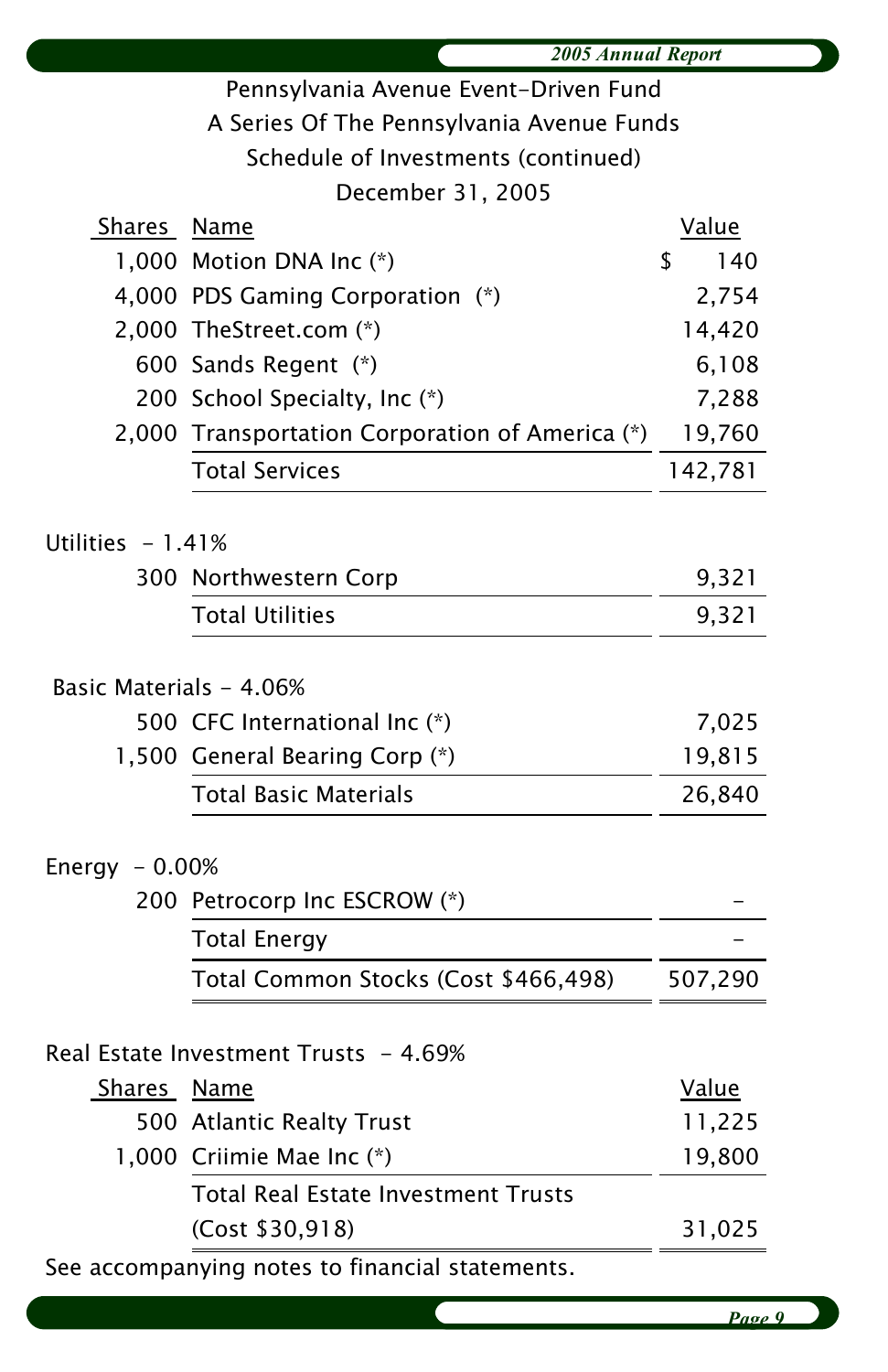Pennsylvania Avenue Event-Driven Fund A Series Of The Pennsylvania Avenue Funds Schedule of Investments (continued) December 31, 2005

### Bonds - 10.49%

Princ.

| .    |                                                  |          |
|------|--------------------------------------------------|----------|
| Amt. | Name                                             | Value    |
|      | 35,000 Federal Mogul NT (Dflt) 8.80% 4-15-07 (*) | \$11,548 |
|      | 1,000 MCI INC NOTE 5.908% DUE 5-1-07             | 1,012    |
|      | 1,000 MCI INC NOTE 6.688% DUE 5-1-09             | 1,000    |
|      | 1,000 MCI INC NOTE 7.735% DUE 5-1-14             | 1,080    |
|      | 20,000 Mirant Corp BD (Dflt) 2.5% 6-15-21 (*)    | 21,513   |
|      | 3,928 UAL EETC Ser. 00-2 7.811% 12/2011 (*)      | 3,467    |
|      | 40,000 Winn-Dixie Store Dflt 8.875% 4-1-08 (*)   | 29,800   |
|      | Total Bonds (Cost \$48,381)                      | 69.419   |

### Short-Term Investments - 6.66%

| Shares                     | Name                                   | Value     |
|----------------------------|----------------------------------------|-----------|
|                            | 44,093 Huntington Money Market Fund IV | 44,093    |
|                            | Total Short Term Investments           |           |
|                            | (Cost \$44,093)                        | 44,093    |
| Total Investments – 98.52% |                                        | 651,827   |
|                            | Other Assets and Liabilities: 1.48%    | 9,759     |
| Net Assets - 100.00%       |                                        | \$661,586 |

(\*) Non-income producing security during the period See accompanying notes to financial statements.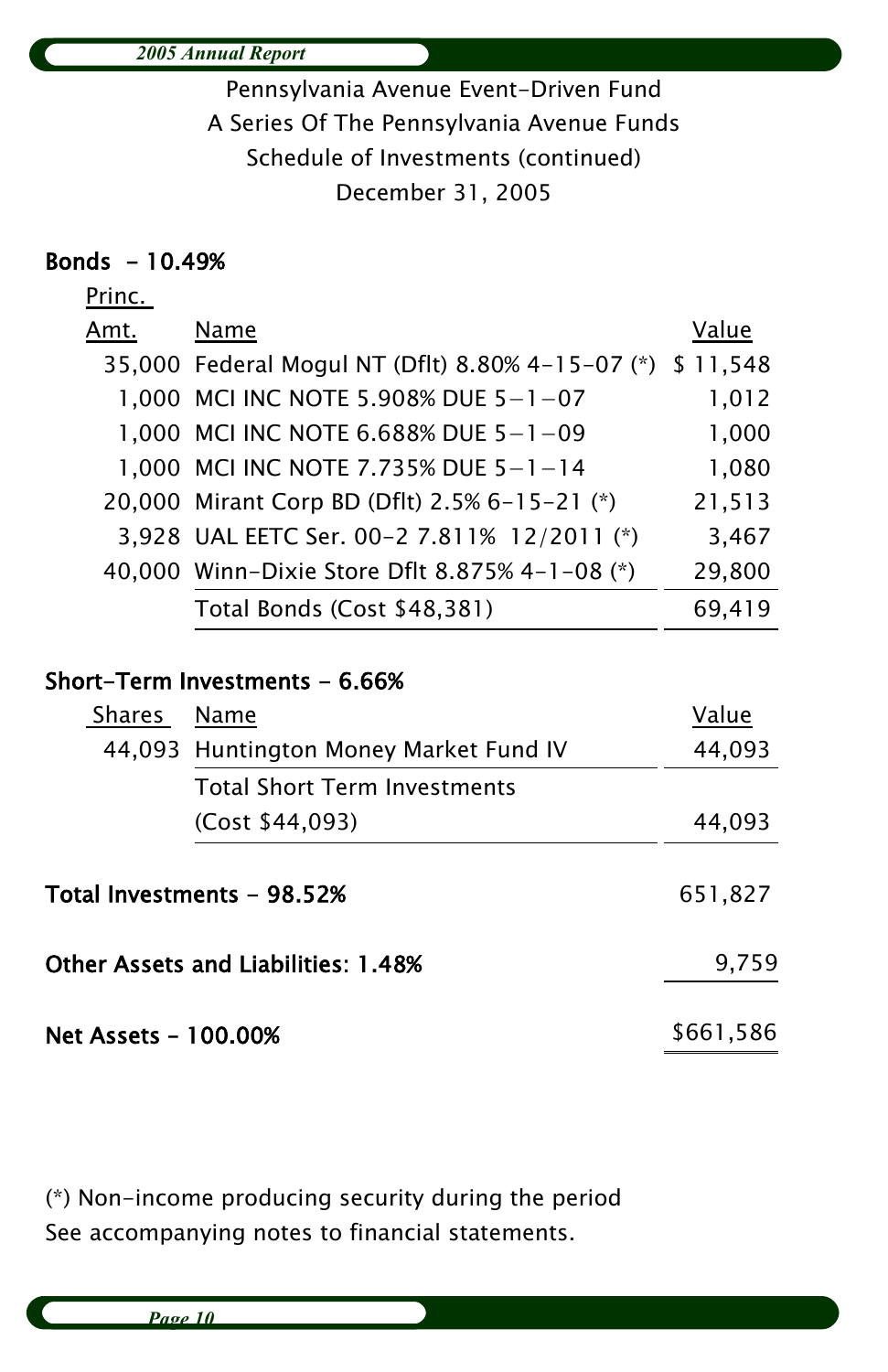|                             | 2005 Annual Report                                                    |           |  |  |
|-----------------------------|-----------------------------------------------------------------------|-----------|--|--|
|                             | Pennsylvania Avenue Event-Driven Fund                                 |           |  |  |
|                             | A Series Of The Pennsylvania Avenue Funds                             |           |  |  |
|                             | <b>Statement of Assets and Liabilities</b>                            |           |  |  |
|                             | December 31, 2005                                                     |           |  |  |
|                             |                                                                       |           |  |  |
| Assets                      |                                                                       |           |  |  |
|                             | Investments in securities, at value                                   |           |  |  |
|                             | Acquisition cost - \$589,890                                          |           |  |  |
|                             | At value (note 1)                                                     | \$651,827 |  |  |
|                             | Cash                                                                  | 784       |  |  |
|                             | Receivable for investment securities sold                             | 19,013    |  |  |
|                             | Receivable interest                                                   | 275       |  |  |
|                             | Receivable dividends                                                  | 98        |  |  |
|                             | Prepaid expenses                                                      | 1,442     |  |  |
|                             | <b>Total Assets</b>                                                   | 673,439   |  |  |
| Liabilities                 |                                                                       |           |  |  |
|                             | Payable dividends to shareholders                                     | 4,218     |  |  |
|                             | Payable for investment securities purchased                           | 4,468     |  |  |
|                             | Payable to advisor                                                    | 2,305     |  |  |
|                             | Accrued expenses                                                      | 862       |  |  |
|                             | <b>Total Liabilities</b>                                              | 11,853    |  |  |
|                             |                                                                       |           |  |  |
| Net assets                  |                                                                       | \$661,586 |  |  |
|                             | Net assets consists of:                                               |           |  |  |
|                             | Paid in capital                                                       | \$599,648 |  |  |
|                             | Net annualized appreciation of investments                            | 61,938    |  |  |
|                             |                                                                       | \$661,586 |  |  |
|                             | <b>Shares outstanding (Investor Class)</b>                            | 50,953    |  |  |
| <b>NAV (Investor Class)</b> |                                                                       | \$12.98   |  |  |
|                             | No shares in the Advisor Class were outstanding on December 31, 2005. |           |  |  |
|                             | See accompanying notes to financial statements.                       |           |  |  |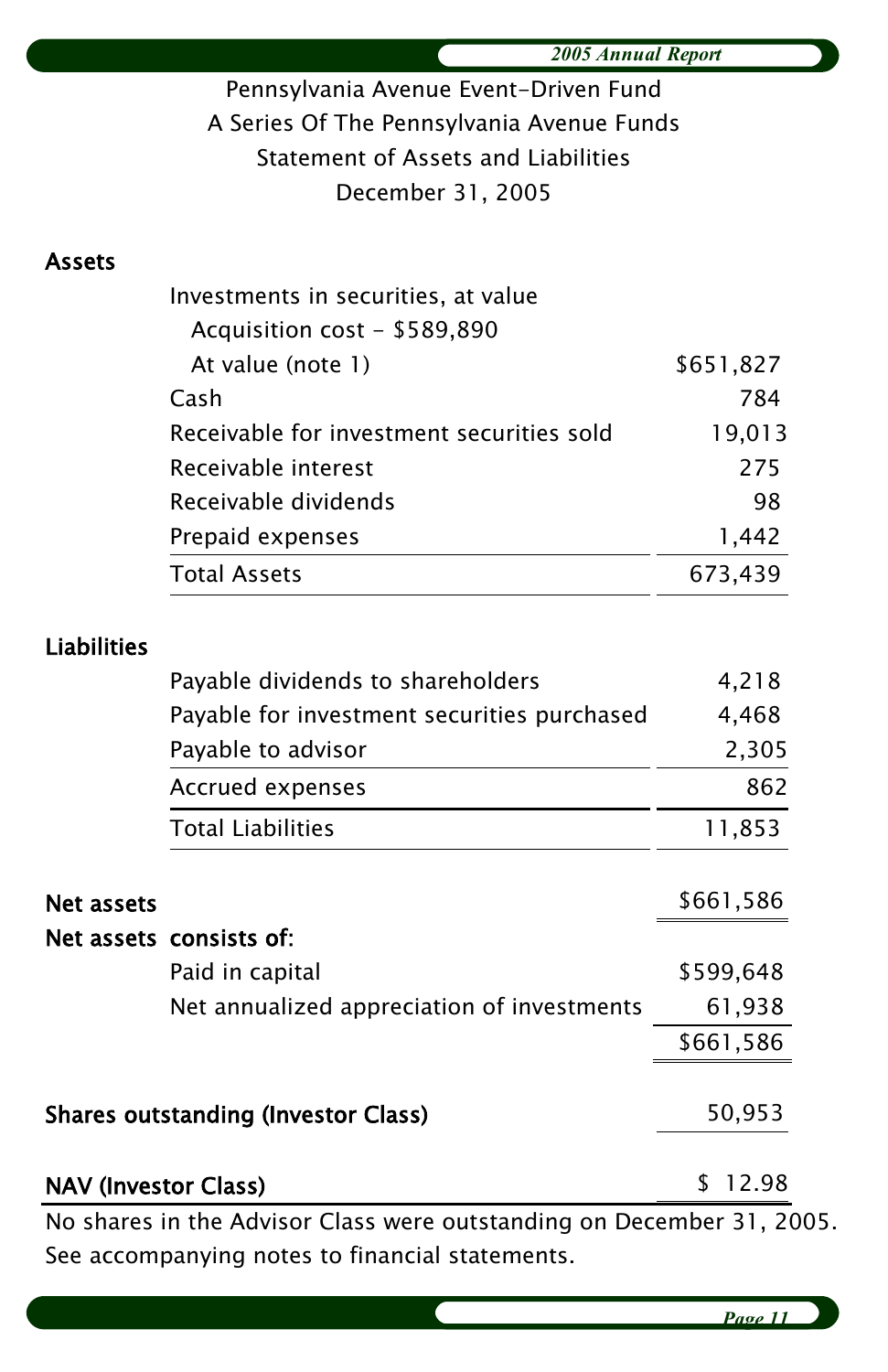| <b>2005 Annual Report</b>             |                                                  |           |  |
|---------------------------------------|--------------------------------------------------|-----------|--|
| Pennsylvania Avenue Event-Driven Fund |                                                  |           |  |
|                                       | A Series Of The Pennsylvania Avenue Funds        |           |  |
|                                       | <b>Statement of Operations</b>                   |           |  |
|                                       | For The Year Ended December 31, 2005             |           |  |
|                                       |                                                  |           |  |
|                                       | Investment Income                                |           |  |
|                                       | <b>Dividends</b>                                 | \$3,081   |  |
|                                       | Interest                                         | 2,147     |  |
|                                       | <b>Total Income</b>                              | 5,228     |  |
| Expenses                              |                                                  |           |  |
|                                       | Custody fees                                     | 4,608     |  |
|                                       | <b>Audit fees</b>                                | 7,782     |  |
|                                       | Management fees                                  | 4,954     |  |
|                                       | <b>Distribution fees</b>                         | 395       |  |
|                                       | Registration fees                                | 4,834     |  |
|                                       | Insurance                                        | 487       |  |
|                                       | Printing                                         | 1,405     |  |
|                                       | Other                                            | 760       |  |
|                                       | <b>Total Expenses</b>                            | 25,225    |  |
|                                       | Less expense reimbursement from Adviser          | (17, 795) |  |
|                                       | Net expenses                                     | 7,430     |  |
|                                       |                                                  |           |  |
|                                       | Net investment loss                              | (2,202)   |  |
|                                       | Realized and unrealized gains on investments     |           |  |
|                                       | Net realized capital gains                       | 24,726    |  |
|                                       | Net change in unrealized appreciation on         |           |  |
|                                       | investments                                      | 38,460    |  |
|                                       | Net realized and Unrealized Gains On Investments | 63,186    |  |
|                                       | Net Increase in Assets from Operations           | \$60,984  |  |
|                                       | See accompanying notes to financial statements.  |           |  |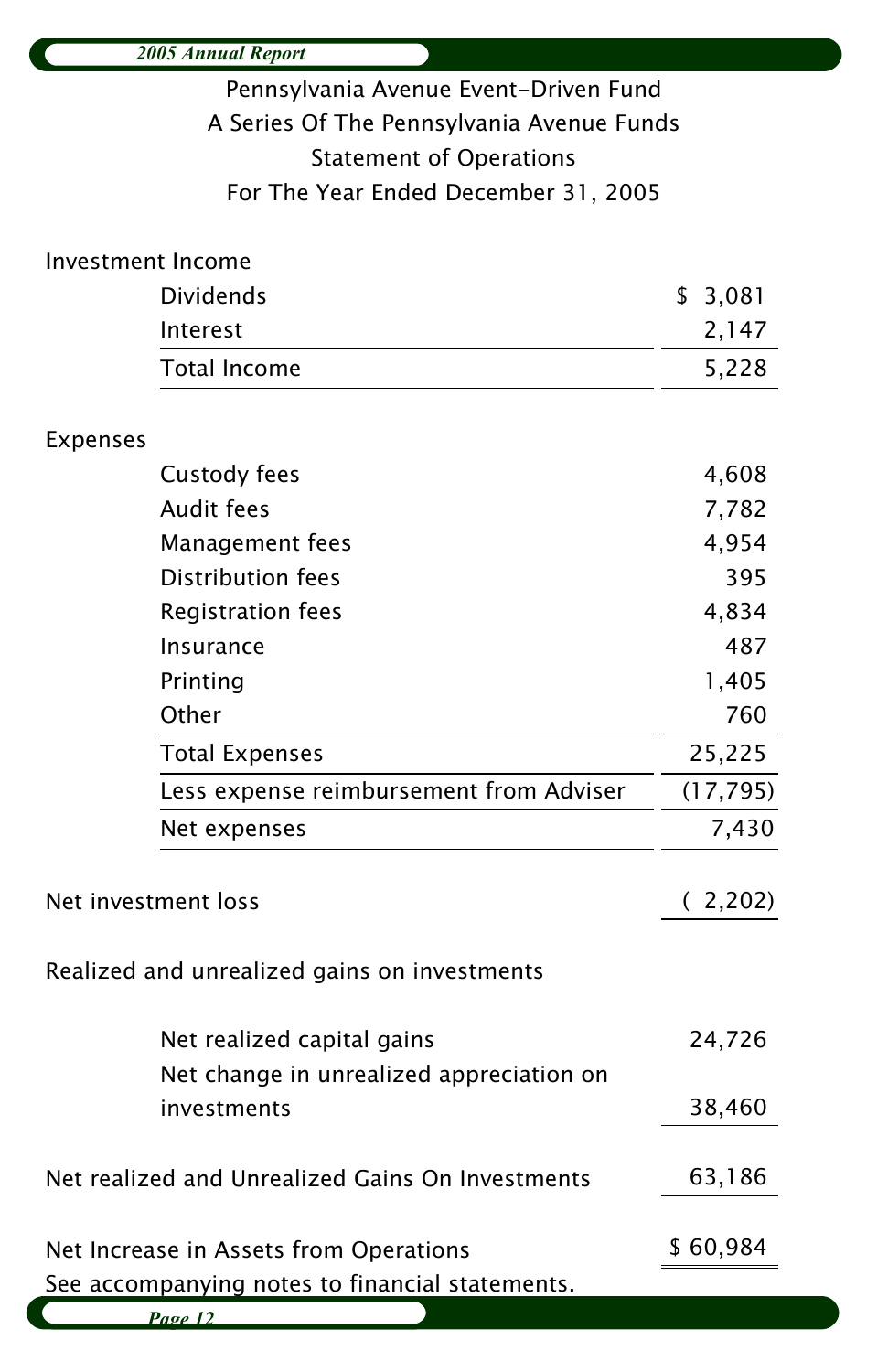## Pennsylvania Avenue Event-Driven Fund A Series Of The Pennsylvania Avenue Funds Statement of Changes in Net Assets

|                                      | For The Year Ended December 31, |            |  |
|--------------------------------------|---------------------------------|------------|--|
| <b>From Operations</b>               | 2005                            | 2004       |  |
| Net investment income (loss)         | 2,202)<br>\$(                   | (1, 136)   |  |
| Net realized capital gains           | 24,726                          | 37,526     |  |
| Net change in unrealized             |                                 |            |  |
| appreciation on investments          | 38,460                          | 18,100     |  |
| Net Increase In Net Assets           |                                 |            |  |
| <b>Resulting From Operations</b>     | 60,984                          | 54,490     |  |
|                                      |                                 |            |  |
| From Capital Share Transactions      |                                 |            |  |
| Proceeds from shares sold            | 239,600                         | 225,500    |  |
| Proceeds from shares issued          |                                 |            |  |
| in reinvestment of dividends         | 21,563                          | 28,882     |  |
| Payments for shares                  |                                 |            |  |
| redeemed                             | (10, 774)                       | 1,005<br>( |  |
| Net Increase In Net Assets From      |                                 |            |  |
| <b>Capital Share Transactions</b>    | 250,389                         | 253,377    |  |
| <b>Distributions To Shareholders</b> | (22, 525)                       | (36, 399)  |  |
|                                      |                                 |            |  |
| Tax Return of Capital To             |                                 |            |  |
| Shareholders                         | 3,255<br>$\left($               | (2,908)    |  |
|                                      |                                 |            |  |
| <b>Total Increase</b>                | 285,593                         | 268,560    |  |
| <b>Net Assets</b>                    |                                 |            |  |
| <b>Beginning of Period</b>           | 375,993                         | 107,434    |  |
| End of Period                        | \$661,586                       | \$375,993  |  |

The above represents assets of Investor Class shares. Since inception, no shares in the Advisor Class have been issued.

See accompanying notes to financial statements.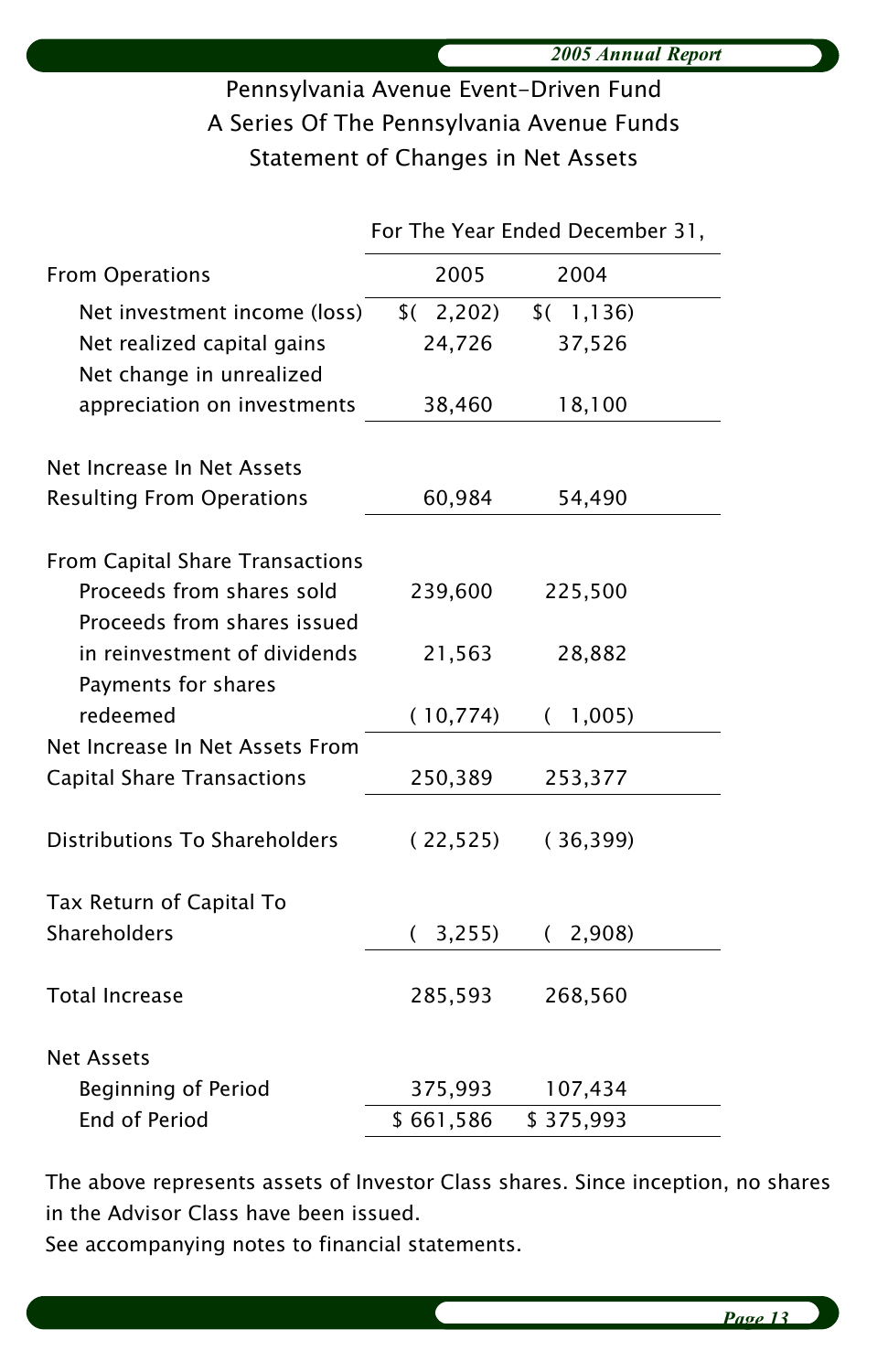## Pennsylvania Avenue Event-Driven Fund A Series Of The Pennsylvania Avenue Funds Statement of Changes in Net Assets (continued)

|                                     | For The Year Ended December 31, |        |  |
|-------------------------------------|---------------------------------|--------|--|
| Capital Share Activity              | 2005                            | 2004   |  |
| Sold                                | 18,784                          | 18,794 |  |
| Reinvested dividend                 | 1,660                           | 2,405  |  |
| Redeemed                            | 799)                            | 85)    |  |
| Net Change In Shares Outstanding    | 19,645                          | 21,114 |  |
| Shares Outstanding At Beginning of  |                                 |        |  |
| Period                              | 31,308                          | 10,194 |  |
| Shares Outstanding At End of Period | 50,953                          | 31,308 |  |
|                                     |                                 |        |  |

The above represents Investor Class shares. Since inception, no shares in the Advisor Class have been issued.

See accompanying notes to financial statements.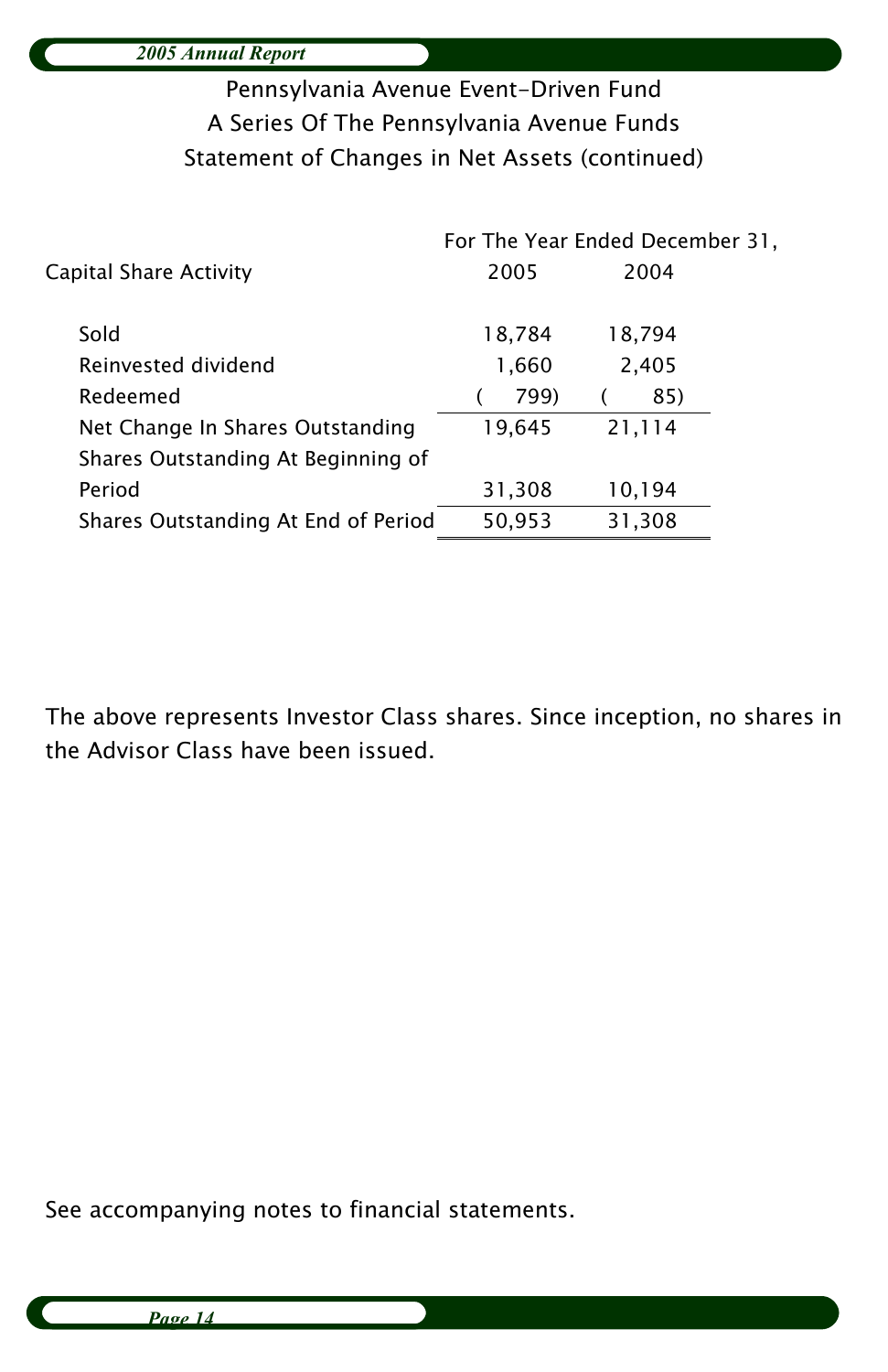|                                                                          | 2005 Annual Report          |                         |           |  |
|--------------------------------------------------------------------------|-----------------------------|-------------------------|-----------|--|
| Pennsylvania Avenue Event-Driven Fund                                    |                             |                         |           |  |
| A Series Of The Pennsylvania Avenue Funds                                |                             |                         |           |  |
|                                                                          | <b>Financial Highlights</b> |                         |           |  |
| For a share of beneficial interest outstanding throughout the period     |                             |                         |           |  |
|                                                                          |                             | Year Ended December 31, |           |  |
| Per Share Data                                                           | 2005                        | 2004                    | $2003 *$  |  |
|                                                                          |                             |                         |           |  |
| Net Asset Value At Beginning of Period                                   | \$12.01                     | \$10.54                 | \$10.49   |  |
| Income from Investment Operations                                        |                             |                         |           |  |
| Net Investment Income                                                    | (0.06)                      | (0.04)                  |           |  |
| Net Realized and Unrealized Gains                                        |                             |                         |           |  |
| on Investments                                                           | 1.55                        | 2.87                    | 0.40      |  |
| Total Income From Investment                                             |                             |                         |           |  |
| Operations                                                               | 1.49                        | 2.83                    | 0.40      |  |
| Less Distributions                                                       | (0.46)                      | (1.26)                  | (0.35)    |  |
| Tax return of capital                                                    |                             |                         |           |  |
|                                                                          | (0.06)                      | (0.10)                  |           |  |
| Total Net Asset Value At End of Period                                   | \$12.98                     | \$ 12.01                | \$10.54   |  |
| <b>Total Return</b>                                                      | 12.43%                      | 26.85%                  | 3.84%     |  |
| Ratios and Supplemental Data:                                            |                             |                         |           |  |
| Net assets at end of Period                                              | \$661,586                   | \$375,993               | \$107,434 |  |
| Expense ratio, after                                                     |                             |                         |           |  |
| reimbursement (**)                                                       | 1.50%                       | 1.50%                   | 1.50%     |  |
| Expense ratio, before                                                    |                             |                         |           |  |
| reimbursement (**)                                                       | 5.09%                       | 9.08%                   | 7.55%     |  |
| Ratio of net investment income                                           |                             |                         |           |  |
| (loss) to average net assets                                             | (0.44%)                     | (0.55%)                 | 0.21%     |  |
| Portfolio turnover rate (**)                                             | 144.46%                     | 177.06%                 | 31.51%    |  |
| * For the period from November 21, 2003 (effective registration date) to |                             |                         |           |  |
| December 31, 2003. (**) annualized                                       |                             |                         |           |  |

See accompanying notes to financial statements.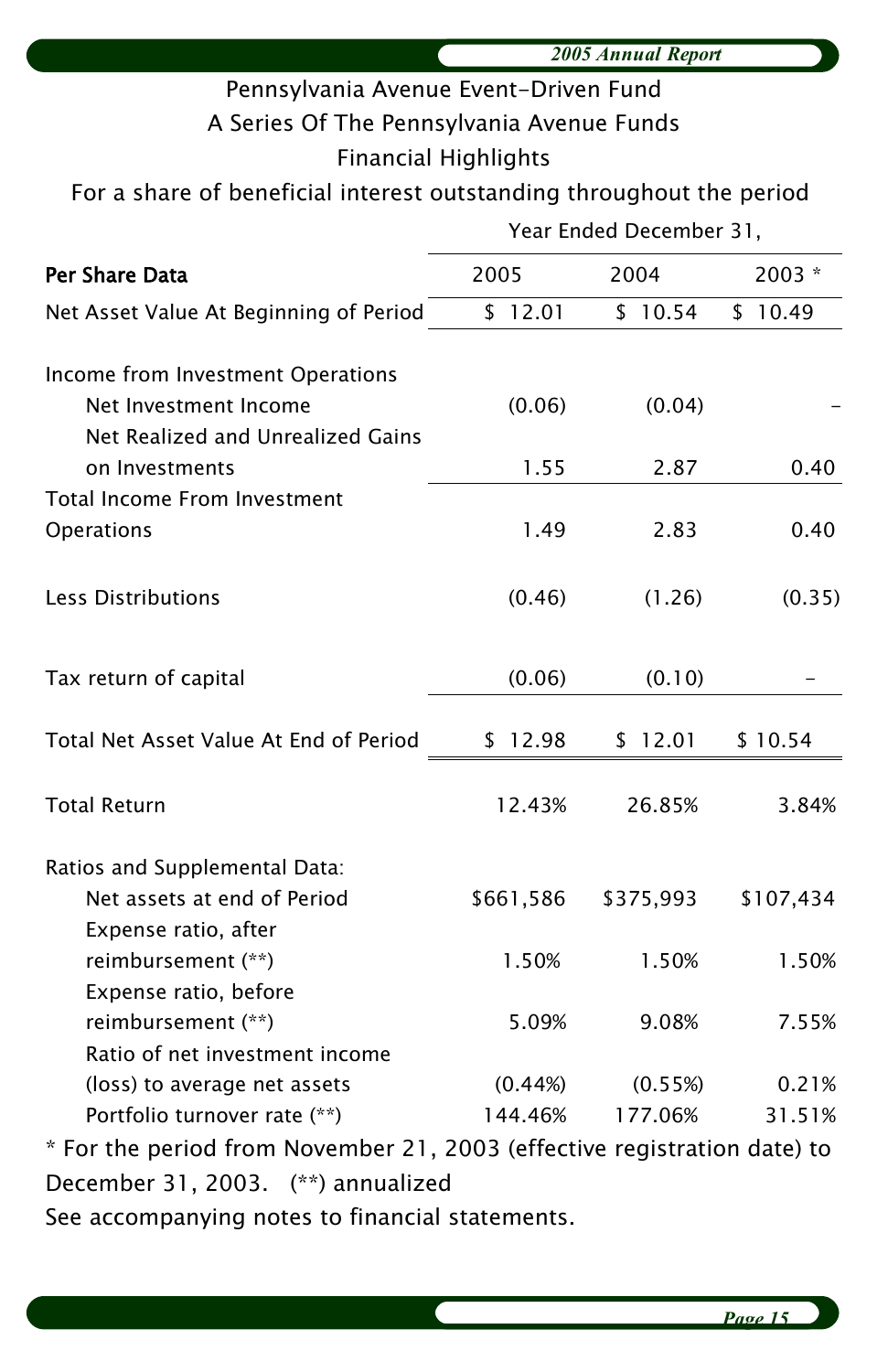## PENNSYLVANIA AVENUE EVENT-DRIVEN FUND, A SERIES OF THE PENNSYLVANIA AVENUE FUNDS Notes to Financial Statements December 31, 2005

### 1. ORGANIZATION AND SIGNIFICANT ACCOUNTING POLICIES

Organization: Pennsylvania Avenue Event-Driven Fund, a Series of The Pennsylvania Avenue Funds (the "Fund") is a non-diversified regulated investment company and was organized as a Delaware business trust on September 19, 2002. The Pennsylvania Avenue Funds ("The Trust") is permitted to offer separate portfolios and different classes of shares. The Trust currently offers two classes of shares. The Trust is authorized to issue an unlimited number of shares of beneficial interest. The Fund's investment objective is to seek capital growth by engaging in investment strategies related to corporate events, such as mergers, reorganizations, bankruptcies or proxy fights. It intends to invest in securities of companies of any size and uses derivatives both as a substitute for investing in underlying securities, as well as for hedging purposes. The investment strategies employed by the Fund contain a higher degree of risk than a balanced investment program and this may not be appropriate for investors who are risk averse. From inception through December 31, 2005, only Investor Class Shares have been offered. No transactions in Adviser Class Shares have occurred, and no assets or liabilities are allocable to Adviser Class Shares.

Security Valuations: Equity securities are valued by using market quotations, but may be valued on the basis of prices furnished by a pricing service when the Adviser believes such prices accurately reflect the fair market value of such securities. Securities that are traded on any stock exchange or on the NASDAQ over the counter market are generally valued by the pricing service at its last bid price except for short positions, for which the last quoted price is used. When market quotations are not readily available, when the Adviser determines that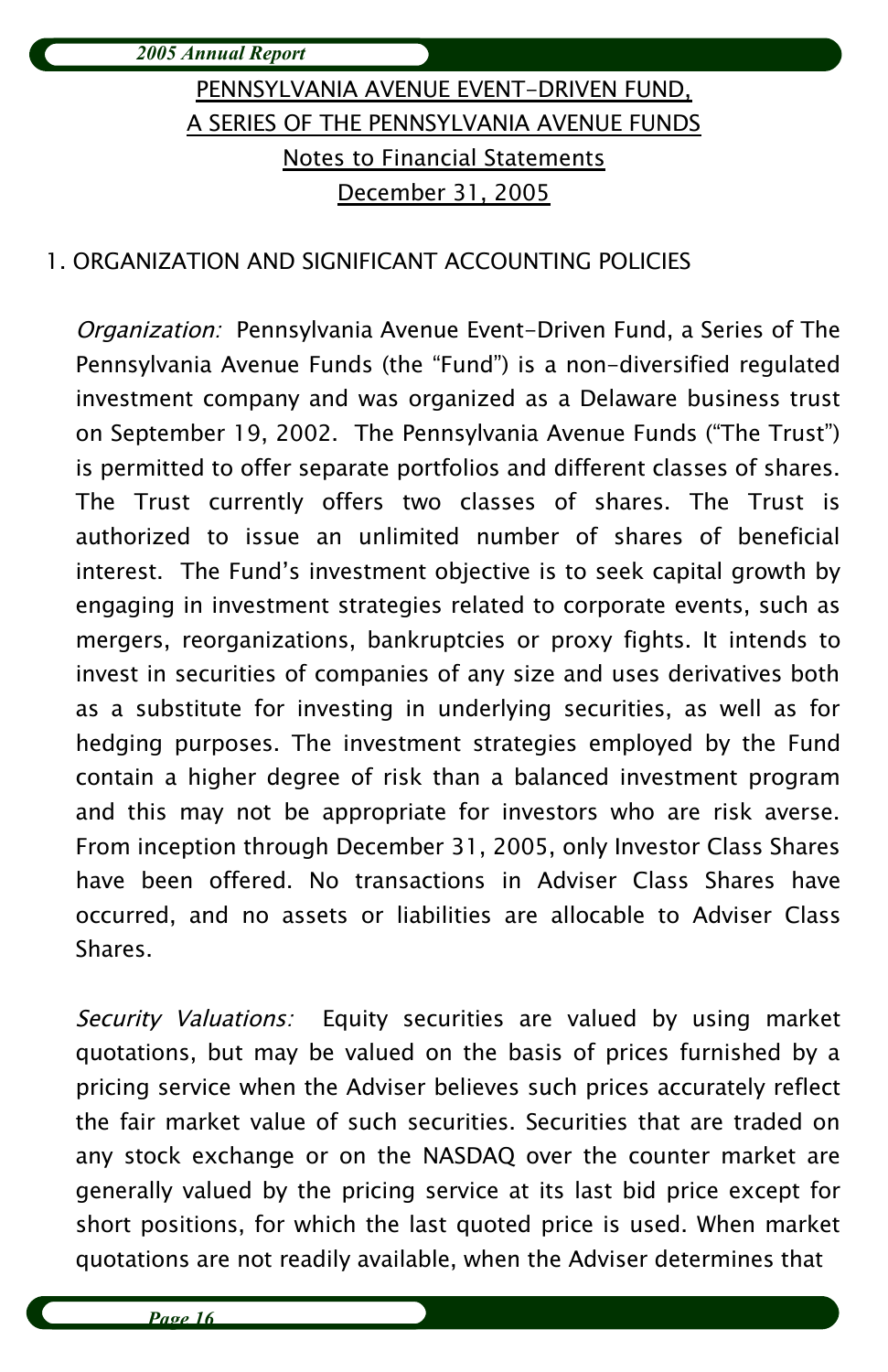*2005 Annual Report*

## PENNSYLVANIA AVENUE EVENT-DRIVEN FUND, A SERIES OF THE PENNSYLVANIA AVENUE FUNDS Notes to Financial Statements (continued) December 31, 2005

### 1. ORGANIZATION AND SIGNIFICANT ACCOUNTING POLICIES (continued)

the market quotation or the price provided by the service does not accurately reflect the current market value, or when restricted or illiquid securities are being valued, such securities are valued as determined in good faith by the Board of Trustees. The Board has adopted guidelines for the good faith pricing, and has delegated the Adviser the responsibility for determining fair value prices, subject to review by the Board of Trustees.

Fixed income securities generally are valued by using market quotations, but may be valued on the basis of prices furnished by a pricing service when the Adviser believes such prices accurately reflect the fair market value of such securities. A pricing service utilized electronic data processing techniques based on yield spreads relating to securities with similar characteristics to determine prices for normal institutional-size trading units of debt securities without regard to sale or bid prices. If the Adviser decides that a price provided by the pricing service does not accurately reflect the fair market value of the securities, when the prices are not readily available from a pricing service, or when restricted or illiquid securities are being valued, securities are valued at fair value as determined in good faith by the Adviser, subject to review of the Board of Trustees. Short-term investments in fixed income securities with maturities of less than 60 days when acquired, or which subsequently are within 60 days of maturity, are valued by using the amortized cost method of valuation, which the Board has determined will represent fair value.

Short Sales: The Fund may sell a security it does not own in anticipation of a decline in fair value of that security. When the Fund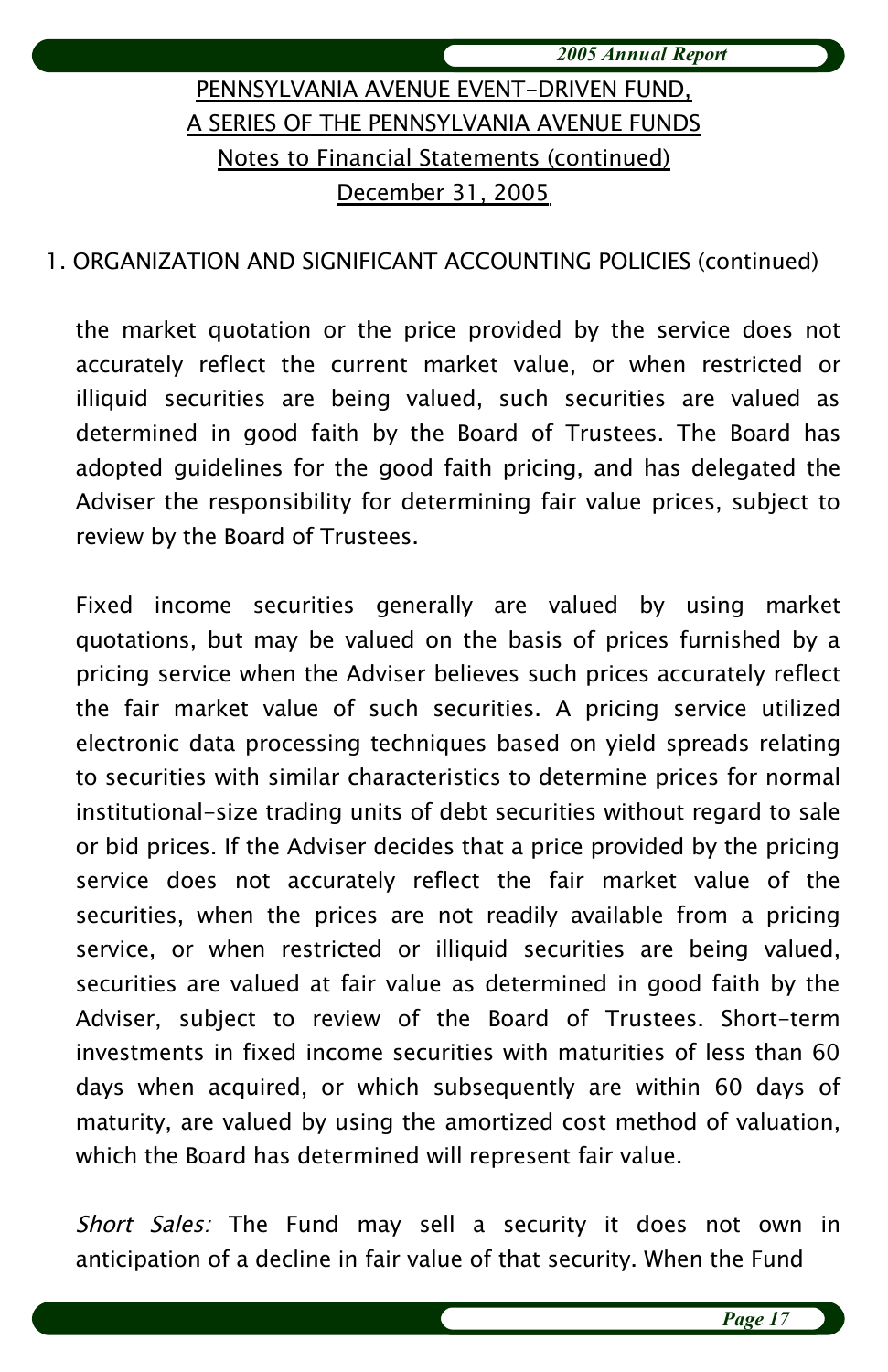| 2005 Annual Report |  |
|--------------------|--|
|--------------------|--|

## PENNSYLVANIA AVENUE EVENT-DRIVEN FUND, A SERIES OF THE PENNSYLVANIA AVENUE FUNDS Notes to Financial Statements (continued) December 31, 2005

### 1. ORGANIZATION AND SIGNIFICANT ACCOUNTING POLICIES (continued)

sells a security short, it must borrow the security sold short and deliver it to the broker-dealer through which it made the short sale. A gain, limited to the price at which the Fund sold the security short, or loss, unlimited in size, will be recognized upon the termination of a short sale.

Federal Income Taxes: The Fund's policy is to comply with the requirements of the Internal Revenue Code that are applicable to regulated investment companies and to distribute all its taxable income to its shareholders. Therefore, no federal income tax provision is required.

Distributions to Shareholders: The Fund also intends to distribute in the future substantially all of its net realized capital gains and net investment income, if any, at year-end.

Other: The Fund follows industry practice and records security transactions on the trade date. The specific identification method is used for determining gains or losses for financial statements and income tax purposes. Dividend income is recorded on the ex-dividend date and interest income is recorded on an accrual basis.

Use of Estimates: The preparation of financial statements in conformity with generally accepted accounting principals requires management to make estimates and assumptions that affect the reported amounts of assets and liabilities and disclosure of contingent assets and liabilities at the date of the financial statements and the reported amounts of revenues and expenses during the year. Actual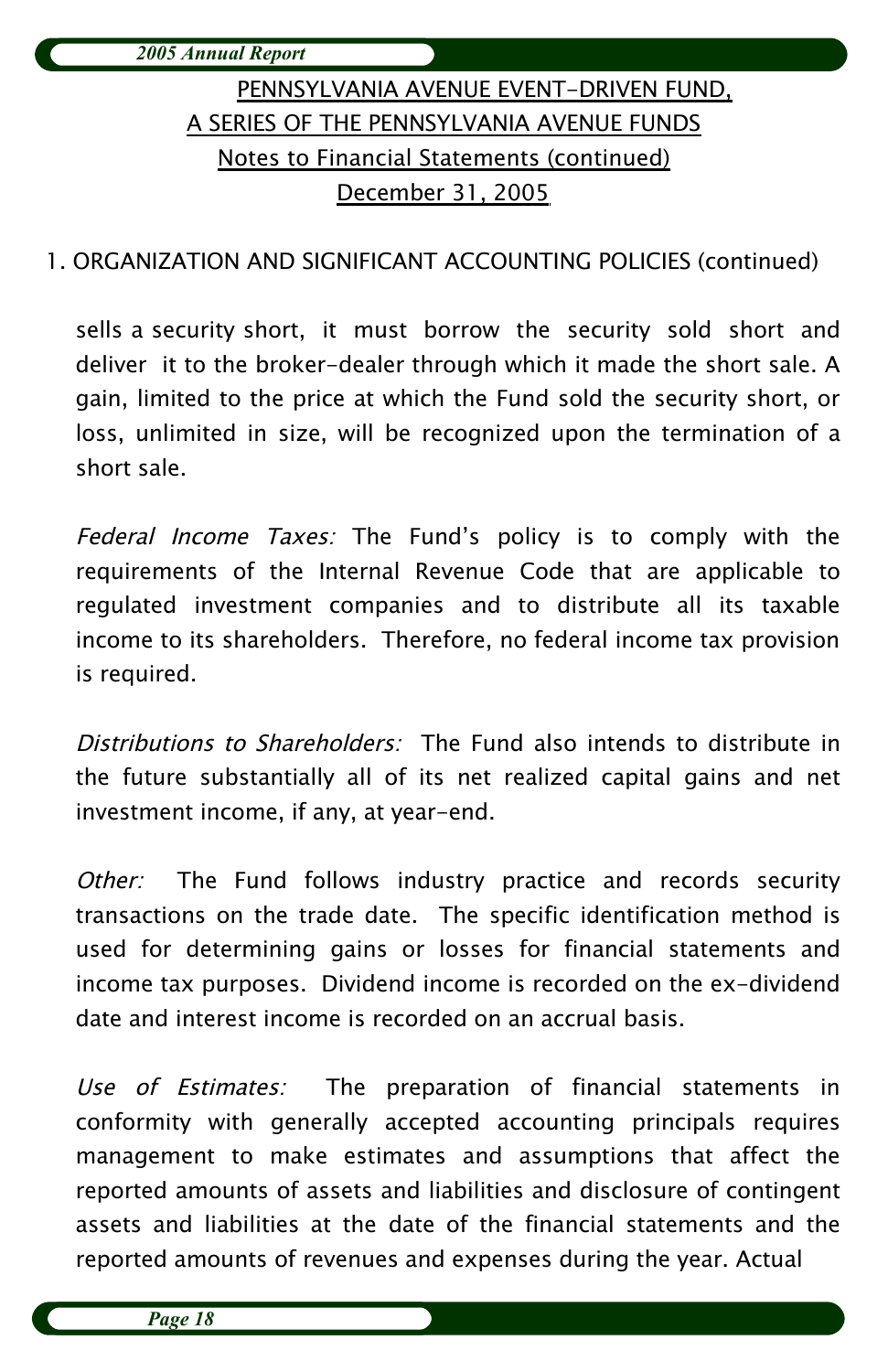*2005 Annual Report*

## PENNSYLVANIA AVENUE EVENT-DRIVEN FUND, A SERIES OF THE PENNSYLVANIA AVENUE FUNDS Notes to Financial Statements (continued) December 31, 2005

### 2. INVESTMENT ADVISORY AND TRANSFER AGENT AGREEMENT

results could differ from these estimates.

The Fund has an agreement with Pennsylvania Avenue Advisers LLC ("the Advisor"), with whom certain officers and trustees of the Fund are affiliated, to furnish investment advisory services to the Fund. The Advisor will also serve as transfer agent to the Fund. Under the terms of the advisory agreement, the Fund will pay the Advisor a monthly fee based on the Fund's average daily net assets at the annual rate of 1.00% of the Fund's first \$10,000,000 of net assets and 0.90% of the net assets exceeding \$10,000,000. A total fee of \$4,954 accrued to the Advisor during the year ended December 31, 2005. The Advisor waived \$3,646 of its fee for the period ended December 31,2005.

Under the terms of the agreement if the aggregate expenses of the Fund are equal to or greater than 1.50% and 1.75% of the Fund's net assets for the Investor Class and the Adviser Class, respectively, the Adviser will reimburse the Fund for these expenses. In addition to waving \$3,646 of its fee, the Advisor reimbursed the Fund and paid expenses on behalf of the Fund totaling \$14,149, for a total reimbursement of \$17,795.

The Advisor also receives compensation of a monthly fee based on the Fund's average daily net assets at the annual rate of 0.10% of the Fund's assets exceeding \$5,000,000 for its services as transfer agent for the Fund. No payments were made or accrued under the transfer agent agreement. The Advisor does not receive compensation for its services as the Fund's administrator.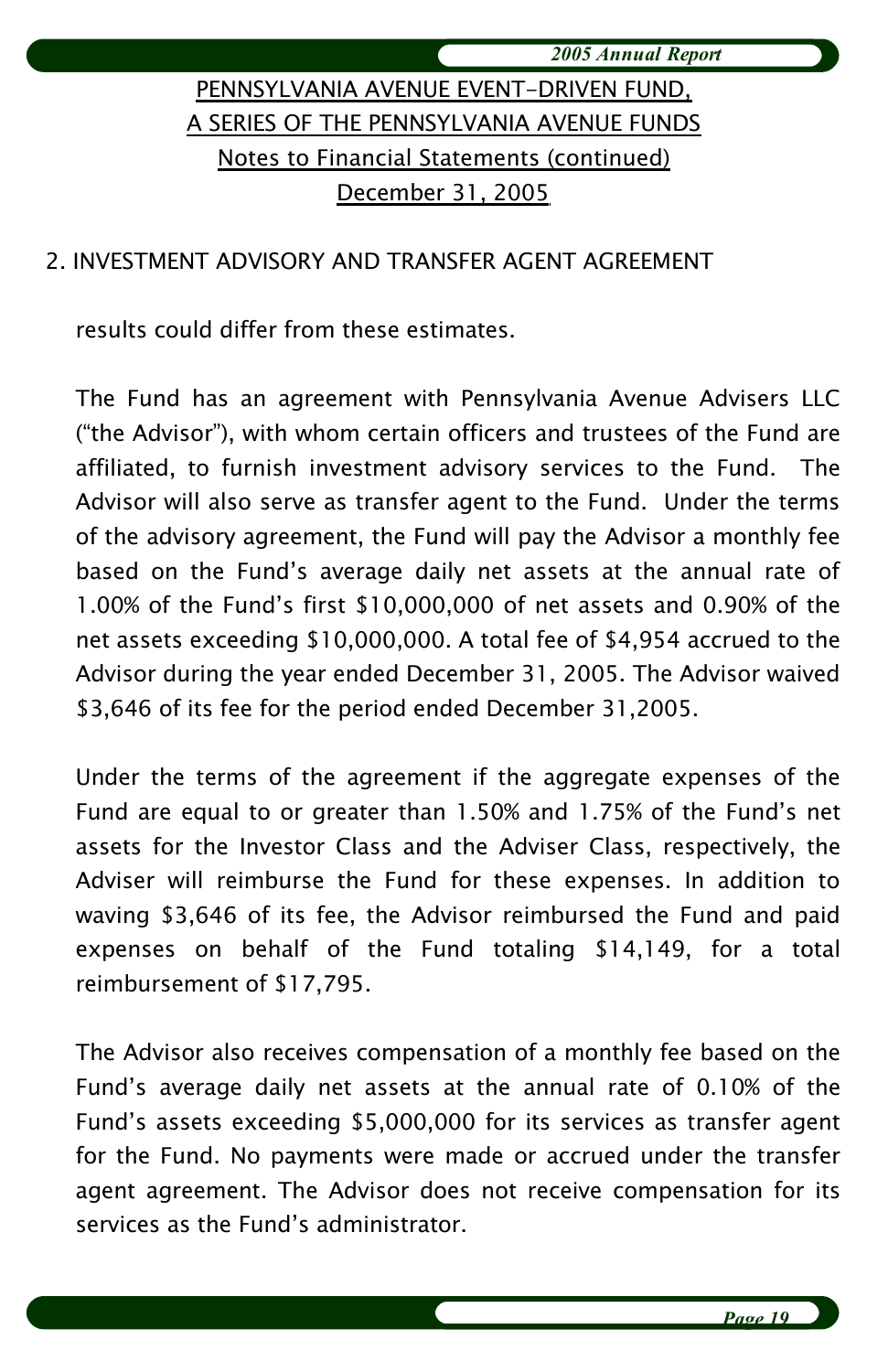| 2005 Annual Report |
|--------------------|
|--------------------|

## PENNSYLVANIA AVENUE EVENT-DRIVEN FUND, A SERIES OF THE PENNSYLVANIA AVENUE FUNDS Notes to Financial Statements (continued) December 31, 2005

### 2. INVESTMENT ADVISORY AND TRANSFER AGENT AGREEMENT (cont'd)

The Fund has adopted a Plan of Distribution pursuant to Rule 12b-1. Under the Investor Class Plan, up to 0.25% of average daily net assets attributable to Investor Class Shares can be used to pay for distribution expenses. Under this plan, \$395 were paid or accrued during the period. No expenses related to the Adviser Class plan of distribution, which permits the use of up to 0.50% of average daily net assets attributable to Adviser Class Shares, accrued during the year as no assets were allocated to that class.

### 3. INVESTMENTS

For the year ended December 31, 2005, purchases and sales, including proceeds from mergers and tender offers, of investment securities other than short-term investments aggregated \$980,843 and \$716,101, respectively. On December 31, 2005, the gross unrealized appreciation of all securities totaled \$75,788, and the gross unrealized depreciation of all securities totaled \$13,850, for a net unrealized appreciation of \$61,938. The aggregate cost of securities for federal income tax purposes on December 31, 2005 was \$589,890, including the cost of short-term investments.

#### 4. FEDERAL INCOME TAXES

Income and long-term capital gain distributions are determined in accordance with Federal income tax regulations, which may differ from accounting principles generally accepted in the United States.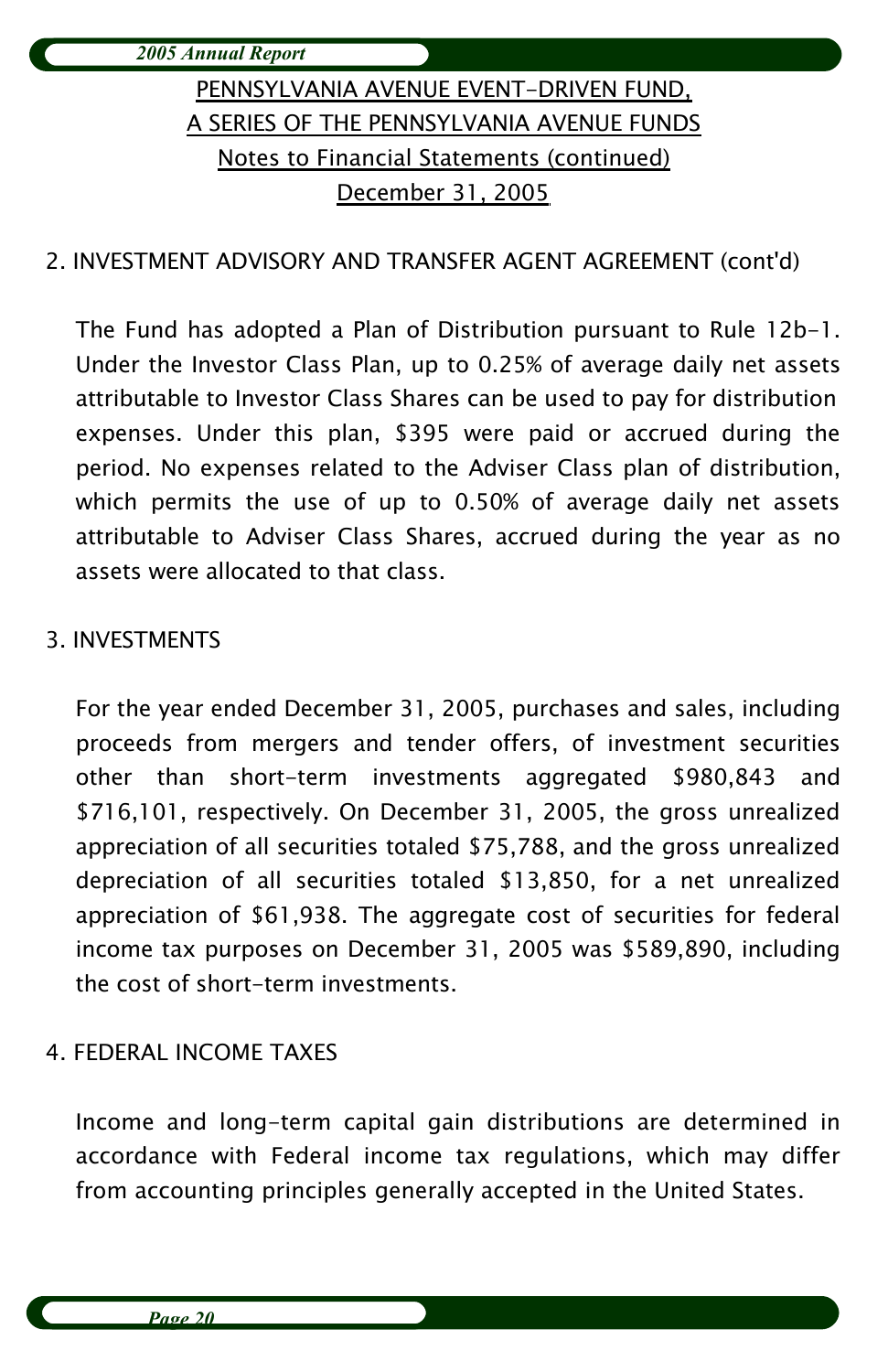*2005 Annual Report*

## PENNSYLVANIA AVENUE EVENT-DRIVEN FUND, A SERIES OF THE PENNSYLVANIA AVENUE FUNDS Notes to Financial Statements (continued) December 31, 2005

#### 4. FEDERAL INCOME TAXES (continued)

As of December 31, 2005, the components of distributable earnings on a tax basis were as follows:

| Undistributed ordinary income        |          |  |
|--------------------------------------|----------|--|
| Undistributed long-term capital gain |          |  |
| Unrealized appreciation              | \$61,938 |  |

The tax character of distributions paid during the year ended December 31, 2005 and 2004:

|                        | 2005     | 2004     |
|------------------------|----------|----------|
| Ordinary income        | \$18,905 | \$36,399 |
| Long-term capital gain | 3.620    |          |
| Tax return of capital  | 3,255    | 2.909    |

The 2005 ordinary income distribution has been designated as consisting entirely of short-term capital gains for purposes of withholding of taxes to non-residents.

In 2004, the Fund included in dividend income for federal income tax purposes and for book purposes a deferred cash payment resulting from a merger of one the portfolio holdings in the amount of \$6,000. In 2005, \$2,000 were included in the Fund's income tax-free, and a balance of \$4,000 of that amount remain available toward future distributions on that security.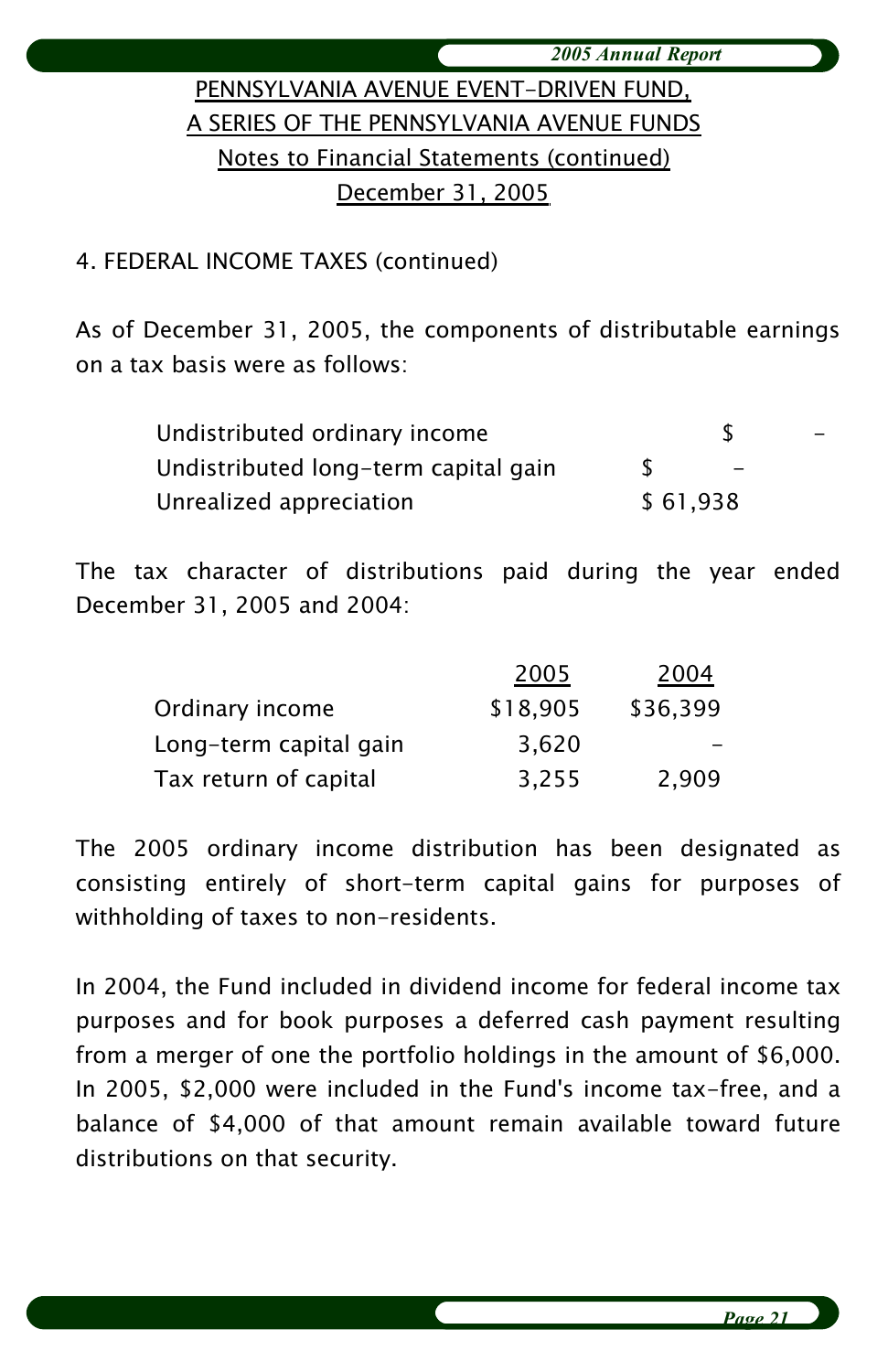SANVILLE & COMPANY Certified Public Accountants 1514 Old York Road Abington, PA 19001 (215) 884-8460

#### REPORT OF INDEPENDENT REGISTERED PUBLIC ACCOUNTING FIRM

To the Shareholders and Board of Trustees of the Pennsylvania Avenue Event-Driven Fund, a Series of The Pennsylvania Avenue Funds

We have audited the accompanying statement of assets and liabilities of the Pennsylvania Avenue Event-Driven Fund, a Series of The Pennsylvania Avenue Funds (the "Fund") including the schedule of investments, as of December 31, 2005 and the related statement of operations for the year then ended, and the statements of changes in net assets and the financial highlights for each of the two years in the period then ended and also the financial highlights for the period from November 21, 2003 (effective registration date) to December 31, 2003. These financial statements and financial highlights are the responsibility of the Fund's management. Our responsibility is to express an opinion on these financial statements based on our audit.

We conducted our audit in accordance with the standards of the Public Company Accounting Oversight Board (United States). Those standards require that we plan and perform the audit to obtain reasonable assurance about whether the financial statements and financial highlights are free of material misstatement. An audit includes examining, on a test basis, evidence supporting the amounts and disclosures in the financial statements. Our procedures included confirmation of securities owned as of December 31, 2005, verified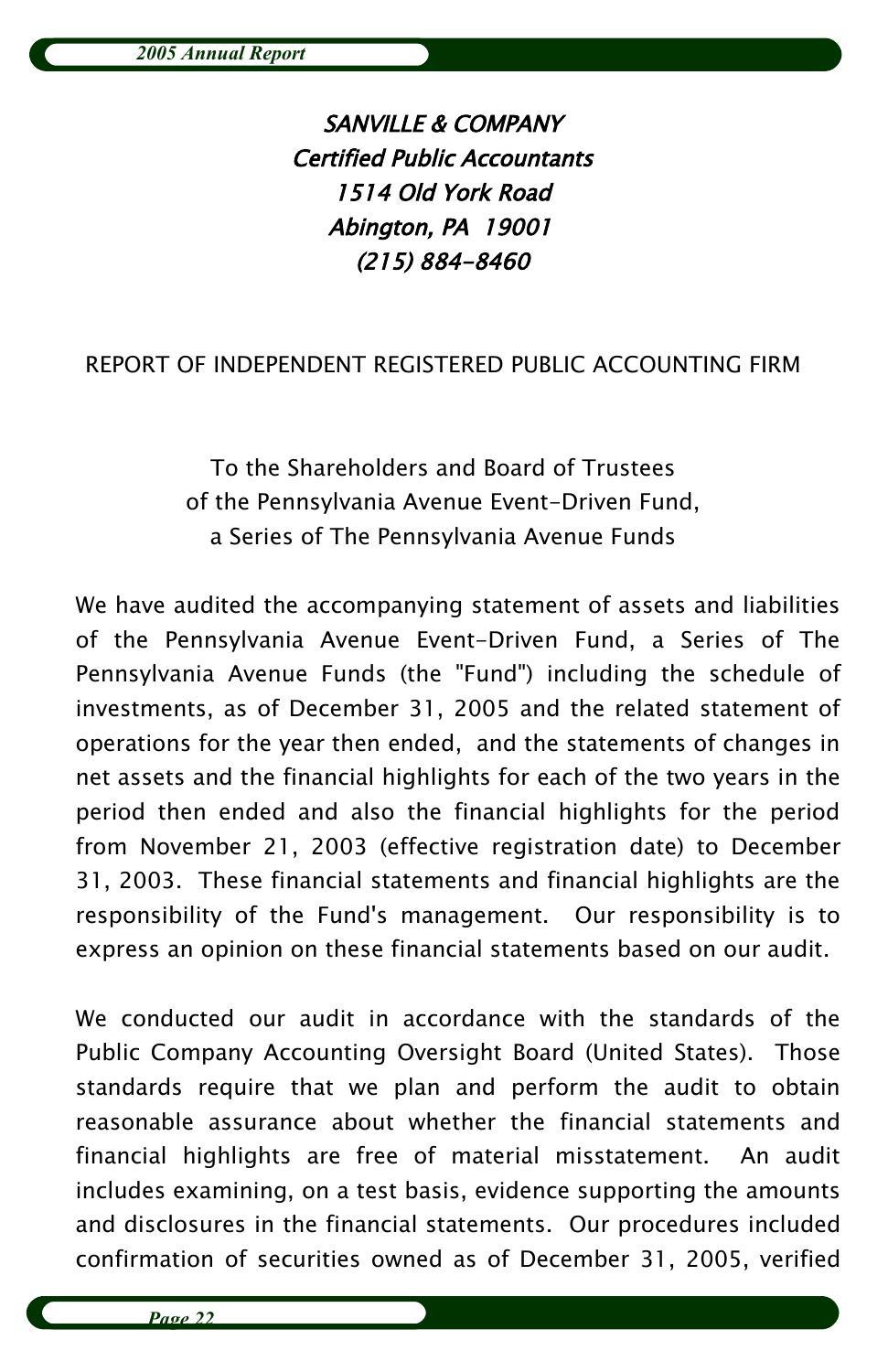*2005 Annual Report*

by correspondence with the custodian and brokers. An audit also includes assessing the accounting principles used and significant estimates made by management, as well as evaluating the overall financial statement presentation. We believe that our audit provides a reasonable basis for our opinion.

In our opinion, the financial statements and financial highlights referred to above present fairly, in all material respects, the financial position of the Pennsylvania Avenue Event-Driven Fund, a Series of The Pennsylvania Avenue Funds as of December 31, 2005, the results of its operations, the changes in its net assets and the financial highlights, for the periods indicated therein, in conformity with accounting principles generally accepted in the United States of America.

Abington, Pennsylvania Sanville & Company February 23, 2005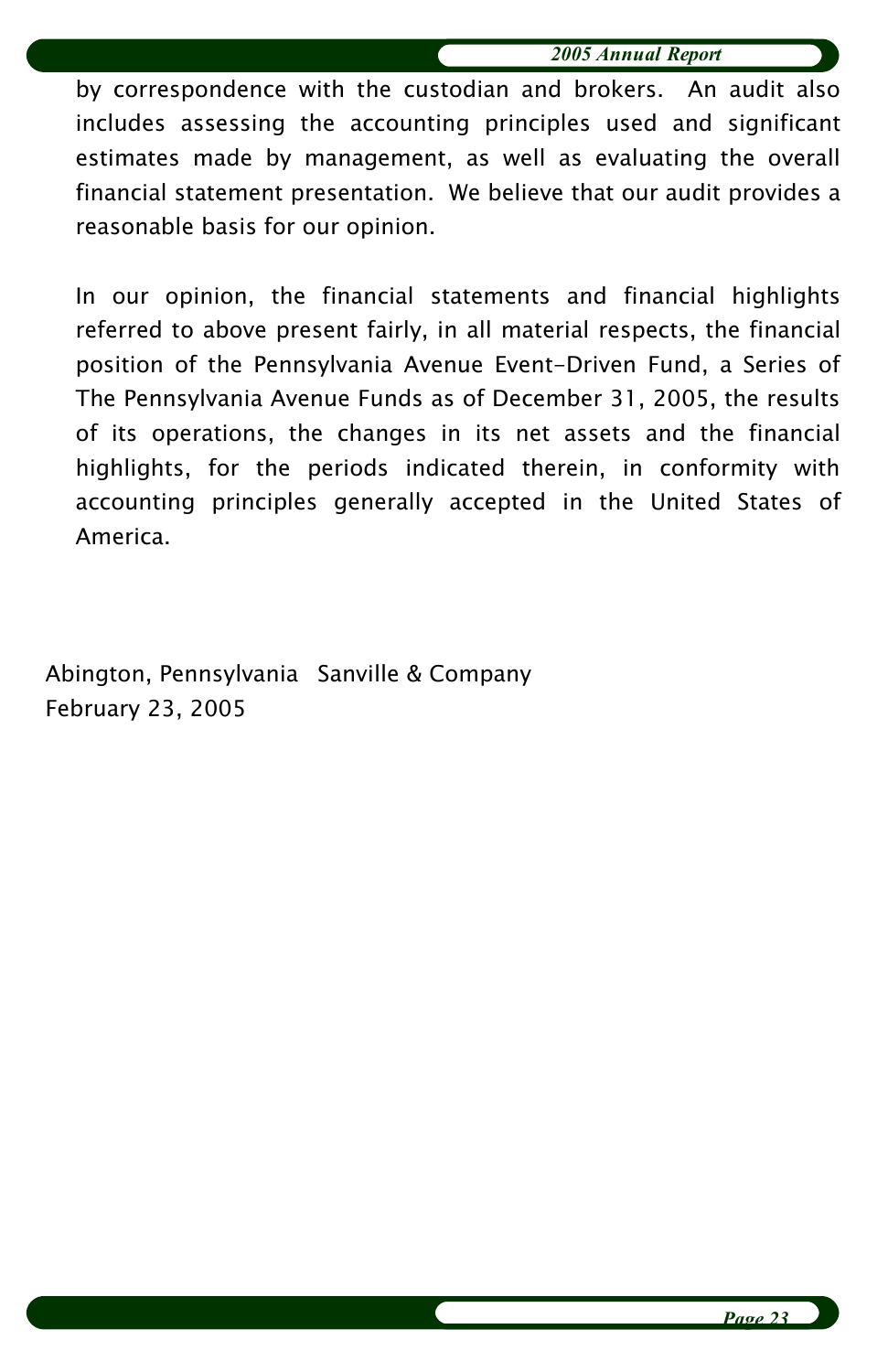## PENNSYLVANIA AVENUE EVENT-DRIVEN FUND, A SERIES OF THE PENNSYLVANIA AVENUE FUNDS EXPENSE EXAMPLE

We believe that it is important for you to understand the impact of costs on your investment. As a shareholder of the Fund, you incur two types of costs: (1) transaction costs, including sales charges (loads) on purchase payments, reinvested dividends, or other distributions; redemption fees; and exchange fees; and (2) ongoing costs, including management fees; distribution (12b-1) fees; and other Fund expenses. This Example is intended to help you understand your ongoing costs (in dollars) of investing in the Fund and to compare these costs with the ongoing costs of investing in other mutual funds.

The Example is based on an investment of \$1,000 invested at the beginning of the period and held for the entire period from June 30, 2005 to December 31, 2005.

The table on the next page illustrates the Fund's costs in two ways:

#### Actual Expenses

The first line of the table below provides information about actual account values and actual expenses. You may use the information in this line, together with the amount you invested, to estimate the expenses that you paid over the period. Simply divide your account value by \$1,000 (for example, an \$8,600 account value divided by \$1,000 = 8.6), then multiply the result by the number in the first line under the heading entitled "Expenses Paid During Period" to estimate the expenses you paid on your account during this period. If you invest directly in the Fund through an IRA account, the Fund's IRA custodian charges an annual fee of \$45. This fee is not reflected in the table below. Therefore, your expenses would increase by this amount, and your ending account value would decrease by the same amount. You should check with your tax adviser if you can deduct this fee from your taxable income.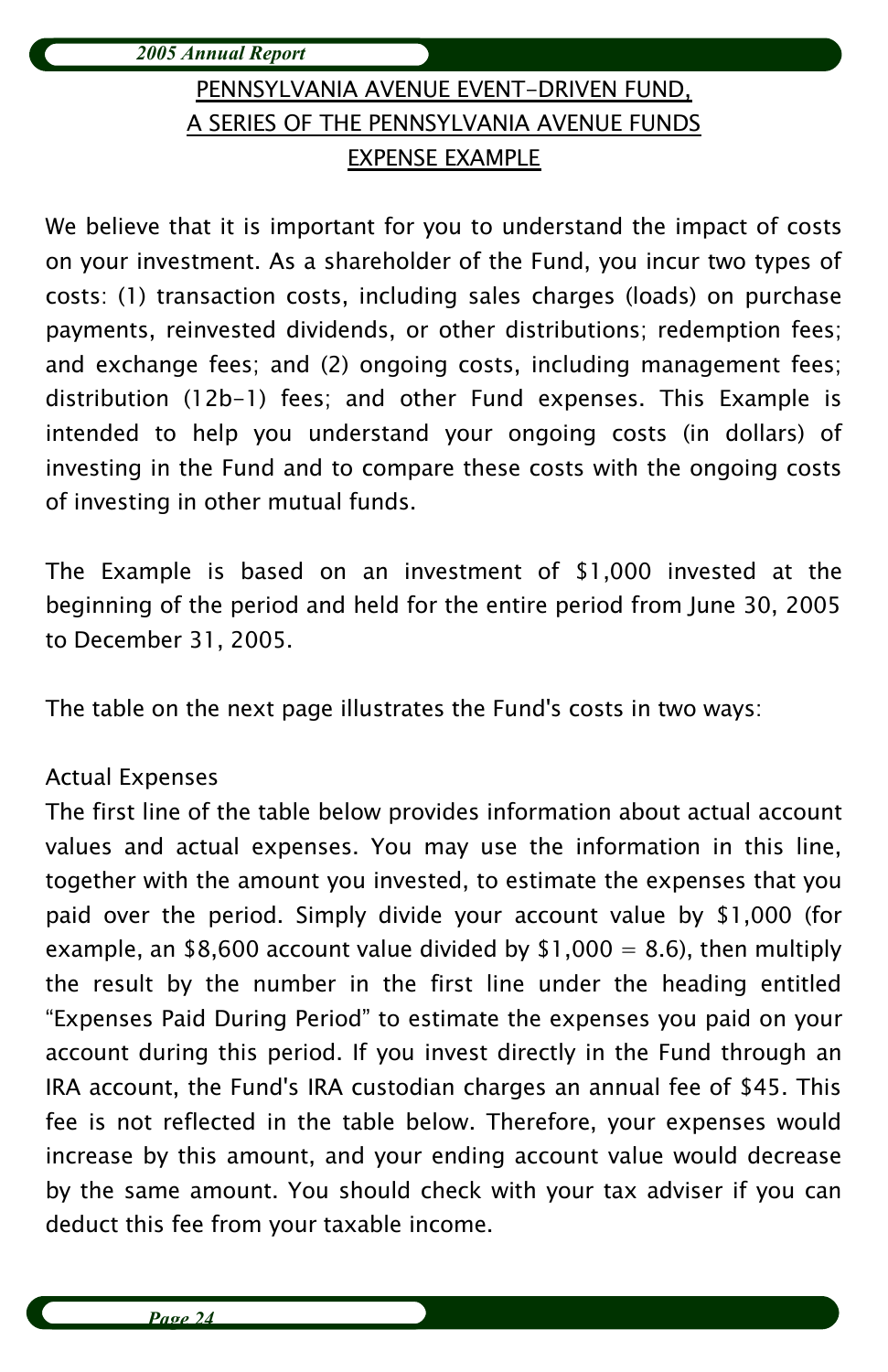*2005 Annual Report*

## PENNSYLVANIA AVENUE EVENT-DRIVEN FUND, A SERIES OF THE PENNSYLVANIA AVENUE FUNDS EXPENSE EXAMPLE (continued)

Hypothetical Example for Comparison Purposes

The second line of the table below provides information about hypothetical account values and hypothetical expenses based on the Fund's actual expense ratio and an assumed rate of return of 5% per year before expenses, which is not the Fund's actual return. The hypothetical account values and expenses may not be used to estimate the actual ending account balance or expenses you paid for the period. You may use this information to compare the ongoing costs of investing in the Fund and other funds. To do so, compare this 5% hypothetical example with the 5% hypothetical examples that appear in the shareholder reports of the other funds. If you invest directly in the Fund through an IRA account, the Fund's IRA custodian charges an annual fee of \$45. This fee is not reflected in the table below. The effect of this additional fee would increase your expenses by this amount, and your ending account value would decrease by the same amount.

Please note that the expenses shown in the table are meant to highlight your ongoing costs only and do not reflect any transactional costs, such as sales charges (loads), redemption fees, or exchange fees. Therefore, the second line of the table is useful in comparing ongoing costs only, and will not help you determine the relative total costs of owning different funds. In addition, if these transactional costs were included, your costs would have been higher.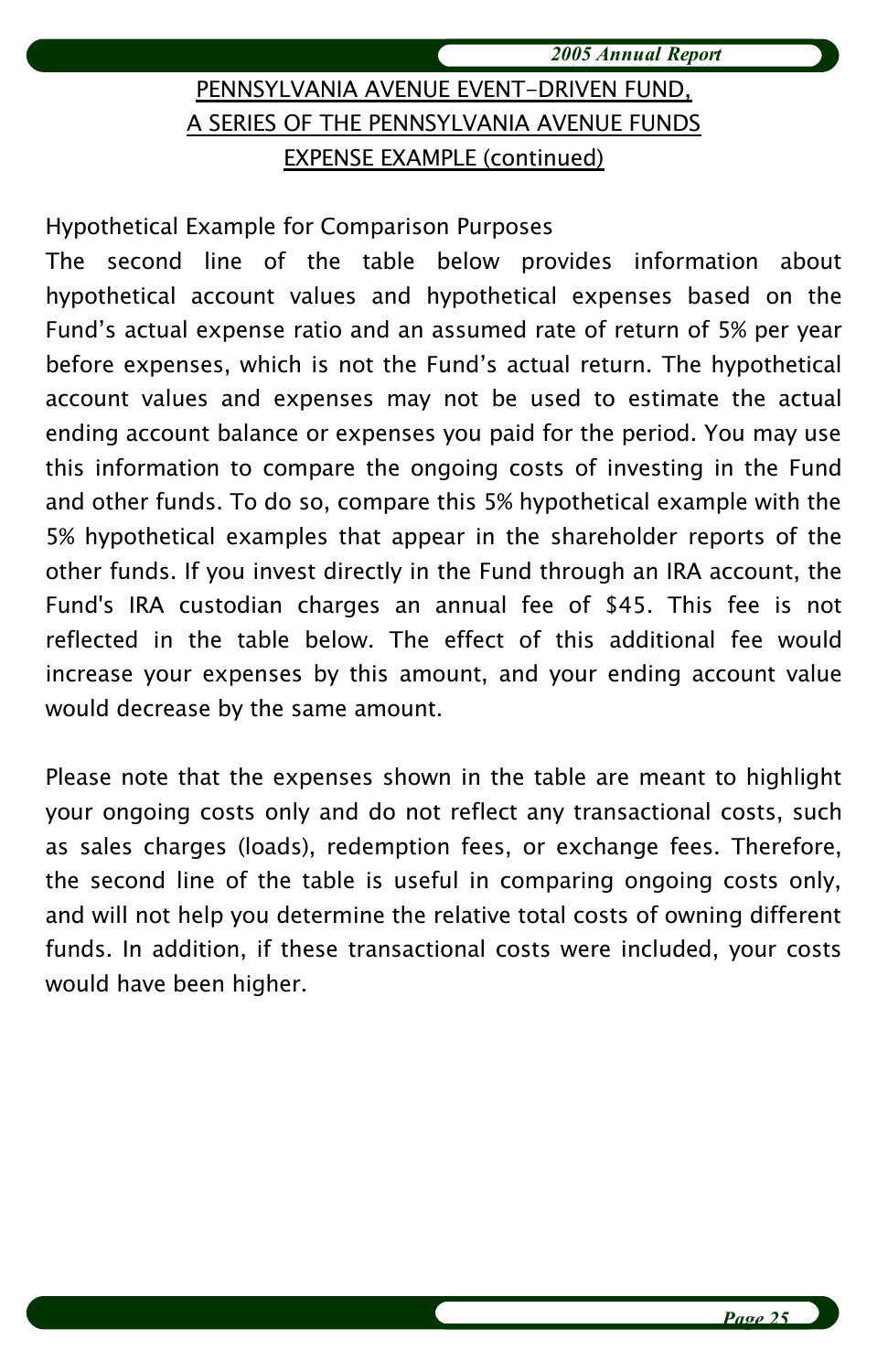|                                                              | <b>2005 Annual Report</b>                 |                      |                        |  |
|--------------------------------------------------------------|-------------------------------------------|----------------------|------------------------|--|
| PENNSYLVANIA AVENUE EVENT-DRIVEN FUND,                       |                                           |                      |                        |  |
|                                                              | A SERIES OF THE PENNSYLVANIA AVENUE FUNDS |                      |                        |  |
|                                                              | <b>EXPENSE EXAMPLE (continued)</b>        |                      |                        |  |
| Pennsylvania Avenue Event-Driven Fund, Investor Class Shares |                                           |                      |                        |  |
|                                                              |                                           |                      | <b>Expenses Paid</b>   |  |
|                                                              |                                           | Ending               | <b>During Period *</b> |  |
|                                                              | <b>Beginning</b>                          | <b>Account Value</b> | June 30, 2005 to       |  |
|                                                              | Account Value December 31,                |                      | December 31,           |  |
|                                                              | <b>June 30, 2005</b>                      | 2005                 | 2005                   |  |
| Actual                                                       | \$1,000.00                                | \$1,079.94           | \$7.91                 |  |
| Hypothetical (5%                                             |                                           |                      |                        |  |
| return before<br>expenses)                                   | \$1,000.00                                | \$1,017.64           | \$7.67                 |  |

\* Expenses are equal to the Fund's Investor Class annualized expense ratio of 1.50% (after expense reimbursement), multiplied by the average account value over the period, multiplied by 185/365 (to reflect the onehalf year period).

### Pennsylvania Avenue Event-Driven Fund, Adviser Class Shares

|                                                | <b>Beginning</b><br><b>Account Value</b> | Ending<br><b>Account Value</b><br>December 31, | <b>Expenses Paid</b><br><b>During Period *</b><br>June 30, 2005 to<br>December 31, |  |
|------------------------------------------------|------------------------------------------|------------------------------------------------|------------------------------------------------------------------------------------|--|
|                                                | June 30, 2005                            | 2005                                           | 2005                                                                               |  |
| Actual                                         | \$1,000.00                               | \$1,077.44                                     | \$9.21                                                                             |  |
| Hypothetical (5%<br>return before<br>expenses) | \$1,000.00                               | \$1,016.38                                     | \$8.94                                                                             |  |

\* Expenses are equal to the Fund's annualized Adviser Class expense ratio of 1.75% (after expense reimbursement), multiplied by the average account value over the period, multiplied by 185/365 (to reflect the onehalf year period).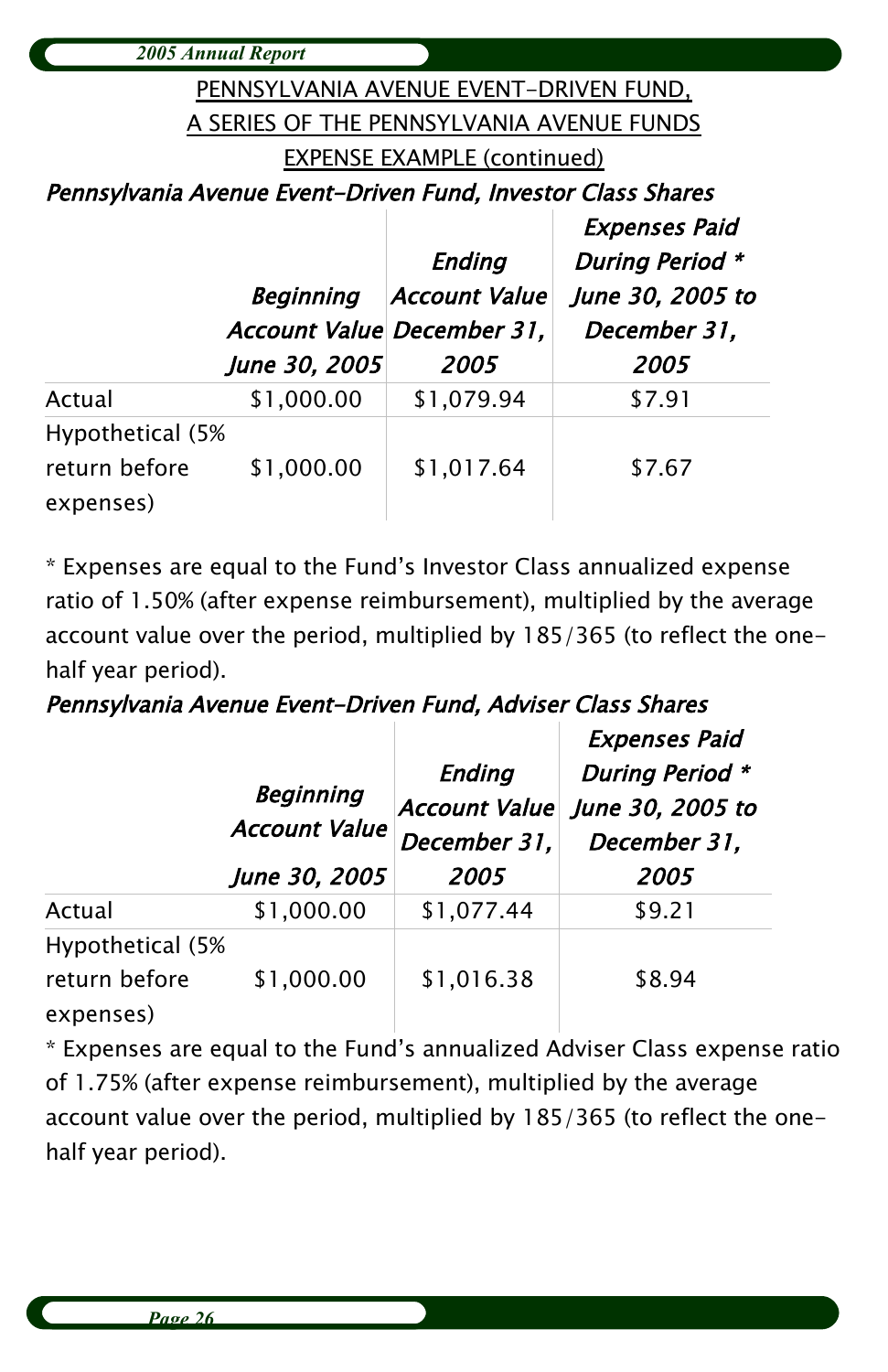## PENNSYLVANIA AVENUE EVENT-DRIVEN FUND, A SERIES OF THE PENNSYLVANIA AVENUE FUNDS

## Availability of Quarterly Filings of Portfolio Holdings

The Fund files its complete schedule of portfolio holdings with the Commission for the first and third quarters of each fiscal year on Form N-Q. The Fund's Forms N-Q are available on the Commission's website at http://www.sec.gov. The Fund's Forms N-Q may be reviewed and copied at the Commission's Public Reference Room in Washington, DC, and that information on the operation of the Public Reference Room may be obtained by calling 1-800-SEC-0330.

### Availability of Proxy Voting Policies and Procedures

A description of the policies and procedures that the Fund uses to determine how to vote proxies relating to portfolio securities is available (i) without charge, upon request, by calling toll-free 1 (888) 642-6393; (ii) on the Fund's website at http://www.PennAveFunds.com; and (iii) on the Commission's website at [http://www.sec.gov](http://www.sec.gov/).

## Availability of Proxy Voting Record

Information regarding how the Fund voted proxies relating to portfolio securities during the most recent 12-month period ended June 30 is available (i) without charge, upon request, by calling toll-free 1 (888) 642-6393; or on or through the Fund's website at [http://www.PennAveFunds.com](http://www.PennAveFunds.com/); and (ii) on the Commission's website at http://www.sec.gov.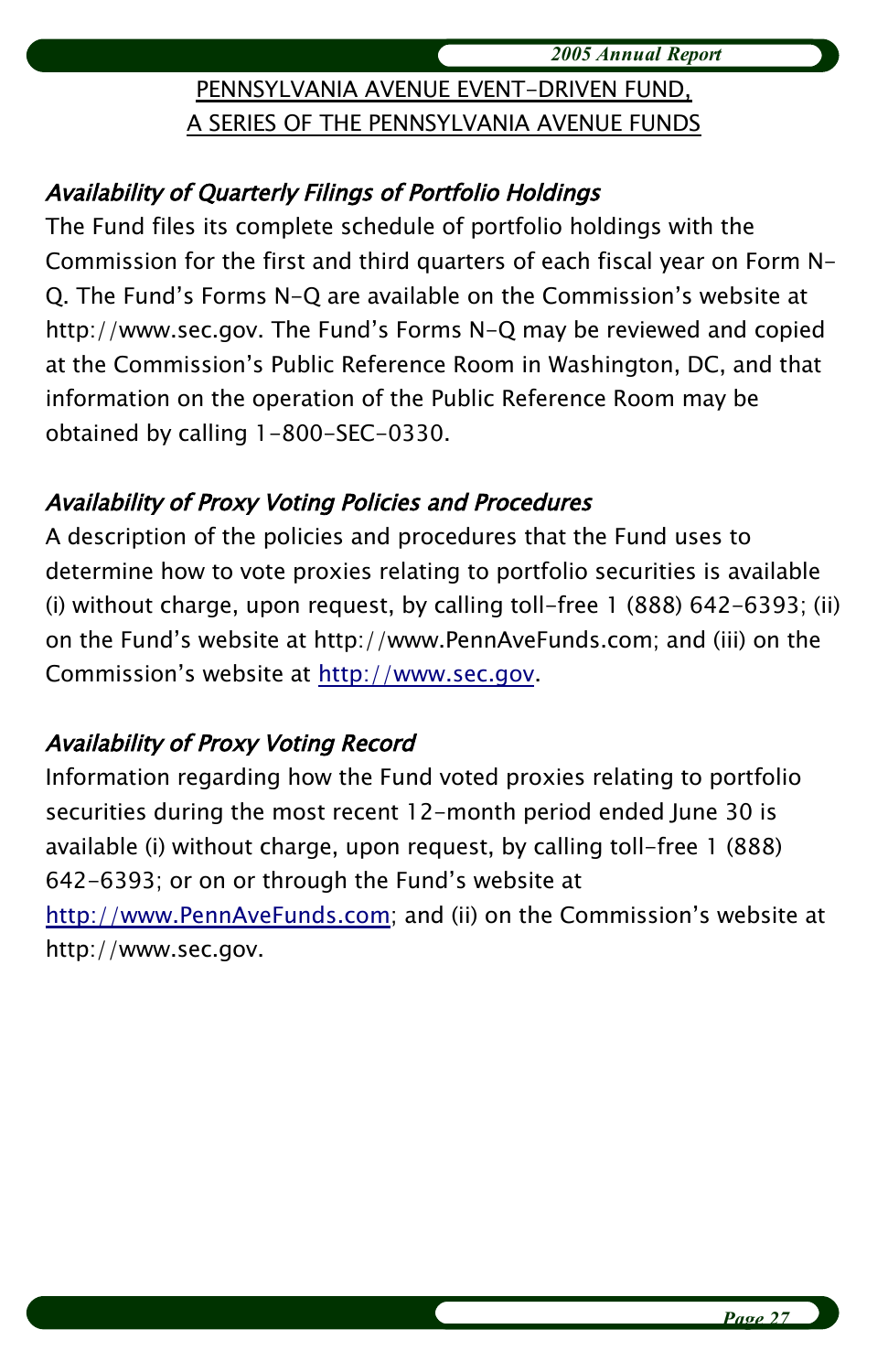## PENNSYLVANIA AVENUE EVENT-DRIVEN FUND, A SERIES OF THE PENNSYLVANIA AVENUE FUNDS Board of Directors

Board of Trustees and Officers (Unaudited)

The business and affairs of the Fund are managed under the direction of the Fund's Board of Trustees. Information pertaining to the Trustees of the Fund is set forth below. The SAI includes additional information about the Fund's Trustees, and is available without charge, by calling 1- 888-642-6393. Each Trustee may be contacted by writing to the trustee c/o Pennsylvania Avenue Funds, P.O. Box 9543, Washington, DC 20016.

In light of the low asset base of the Fund, the Trustees decided to forego their compensation for board meeting attended until such time that the Board decides to re-enact this arrangement. As a result, no payments were made to Trustees in the period through December 31, 2005.

On December 29, 2005, the Board of Trustees voted to renew the advisory contract with Pennsylvania Avenue Advisers LLC for one year by the unanimous vote of the non-interested Trustees. In taking this decision, the Trustees considered:

·the return of the Fund, both on absolute terms and in comparison to mutual funds with similar objectives, which was achieved through the advice and portfolio management service provided by the Advisor;

·the willingness of the Advisor to continue to limit the expense ratio of the Fund to 1.50% of average daily net assets by waiving fees and paying expenses on behalf of the Fund;

·the small size of the Fund and the likelihood that another adviser may be interested in managing the Fund; and

·management fees charged for advisory services to other mutual funds with similar investment objectives, which are higher in the peer group considered by the Trustees.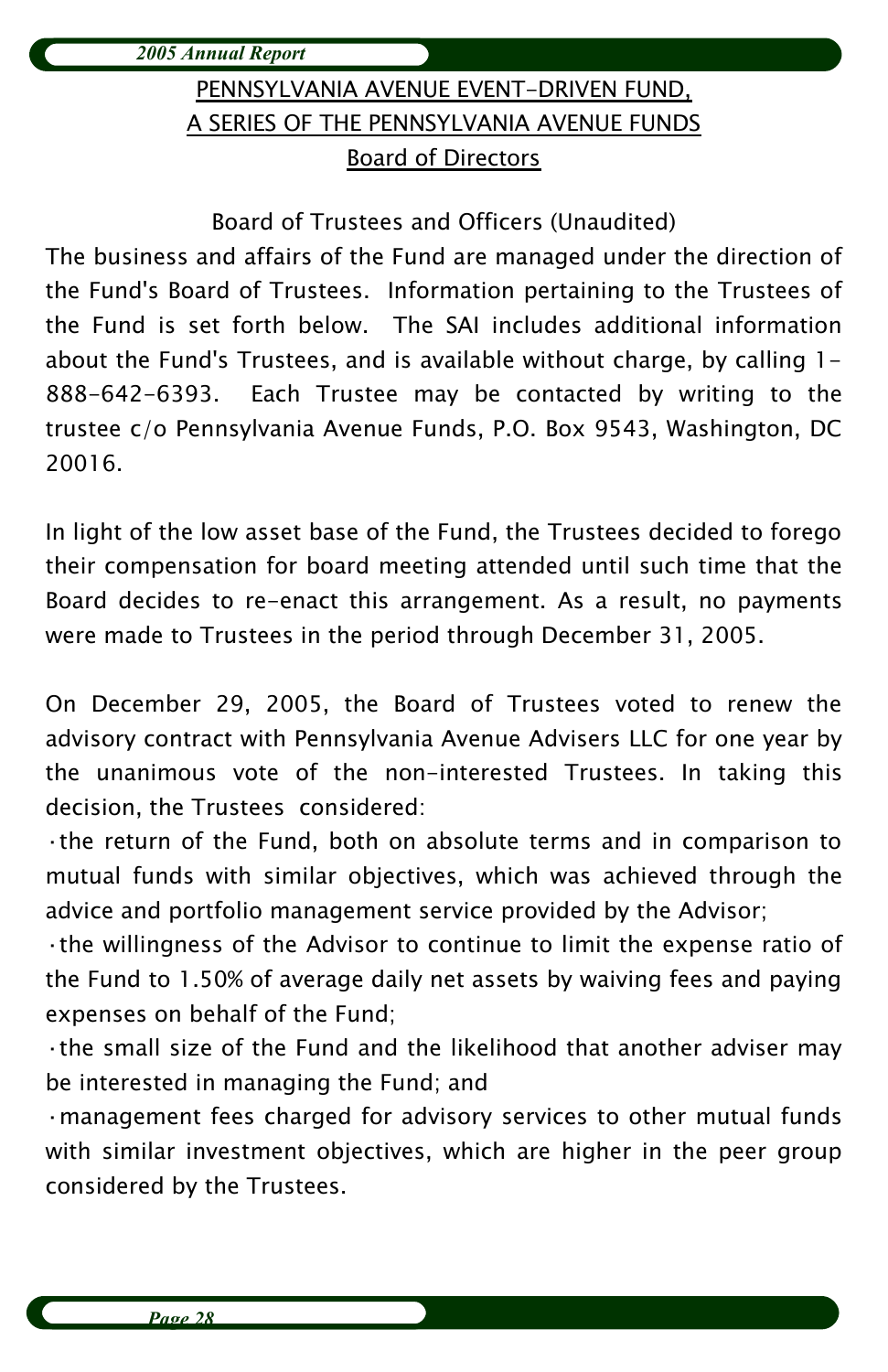|                                                                                                                 |                | 2005 Annual Report |                                                                                                                                                                                                        |                                                                                        |
|-----------------------------------------------------------------------------------------------------------------|----------------|--------------------|--------------------------------------------------------------------------------------------------------------------------------------------------------------------------------------------------------|----------------------------------------------------------------------------------------|
| Name and Address<br>Thomas Kirchner, CFA*<br>4201 Massachusetts<br>Avenue NW<br>Washington, DC 20016<br>Age: 37 | Position       | Since              | Principal Occupation<br>During The Past Five<br>Years<br>President 2002 Financial Engineer,<br>Fannie Mae (1999 -<br>2004); Bond Trader and FalconTarget<br>Financial Engineer,<br>Banque Nationale de | Other<br>Directorships<br>Held By<br><b>Trustee</b><br><b>INverso</b><br>Corp.<br>Inc. |
| Richard Holly<br>3601 Connecticut Ave NW<br>Washington, DC 20008<br>Age: 39                                     | Trustee        |                    | Paris S.A. (1996-1999).<br>2003 Senior Financial Analyst,<br>Lafarge North America<br>(since 2003);<br>Consultant, Account-<br>emps (2002 - 2003);<br>Controller, Engelhard-<br>Clal (1998-2002).      | None                                                                                   |
| Gale Witoonchatree<br>4977 Battery Lane<br>Bethesda, MD 20814<br>Age: 33                                        | <b>Trustee</b> |                    | 2002 Associate, KPMG LLP<br>(2004-present);<br>Financial Engineer,<br>Fannie Mae (2000-<br>2004); GSUSE LLC,<br>Analyst (1998-2000);                                                                   | None                                                                                   |

\*Thomas Kirchner, as an affiliated person of Pennsylvania Avenue Advisers LLC, the Fund's investment adviser, is an "interested person" of the Trust within the meaning of Section 2(a)(19) of the 1940 Act.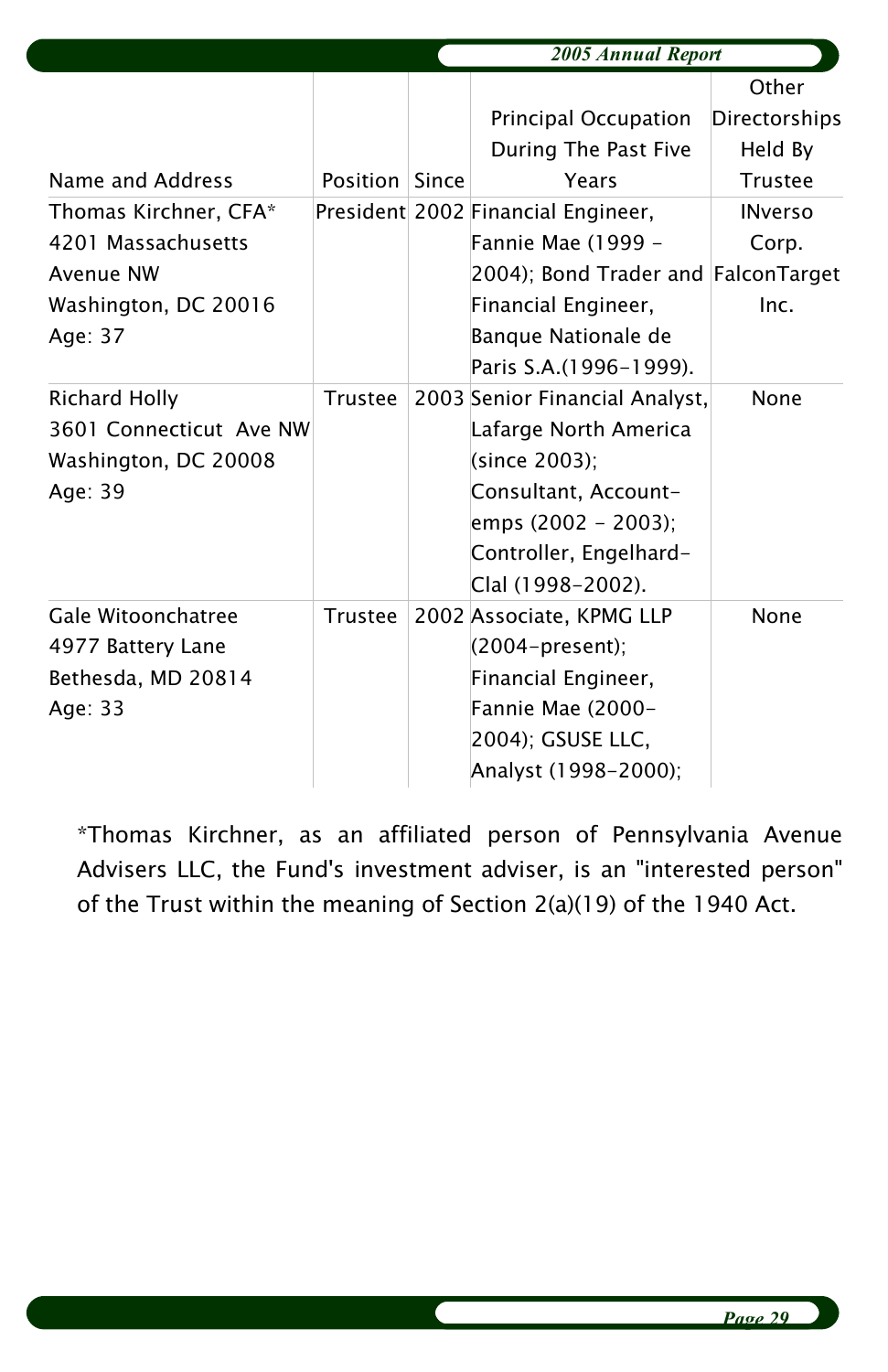Page intentionally left blank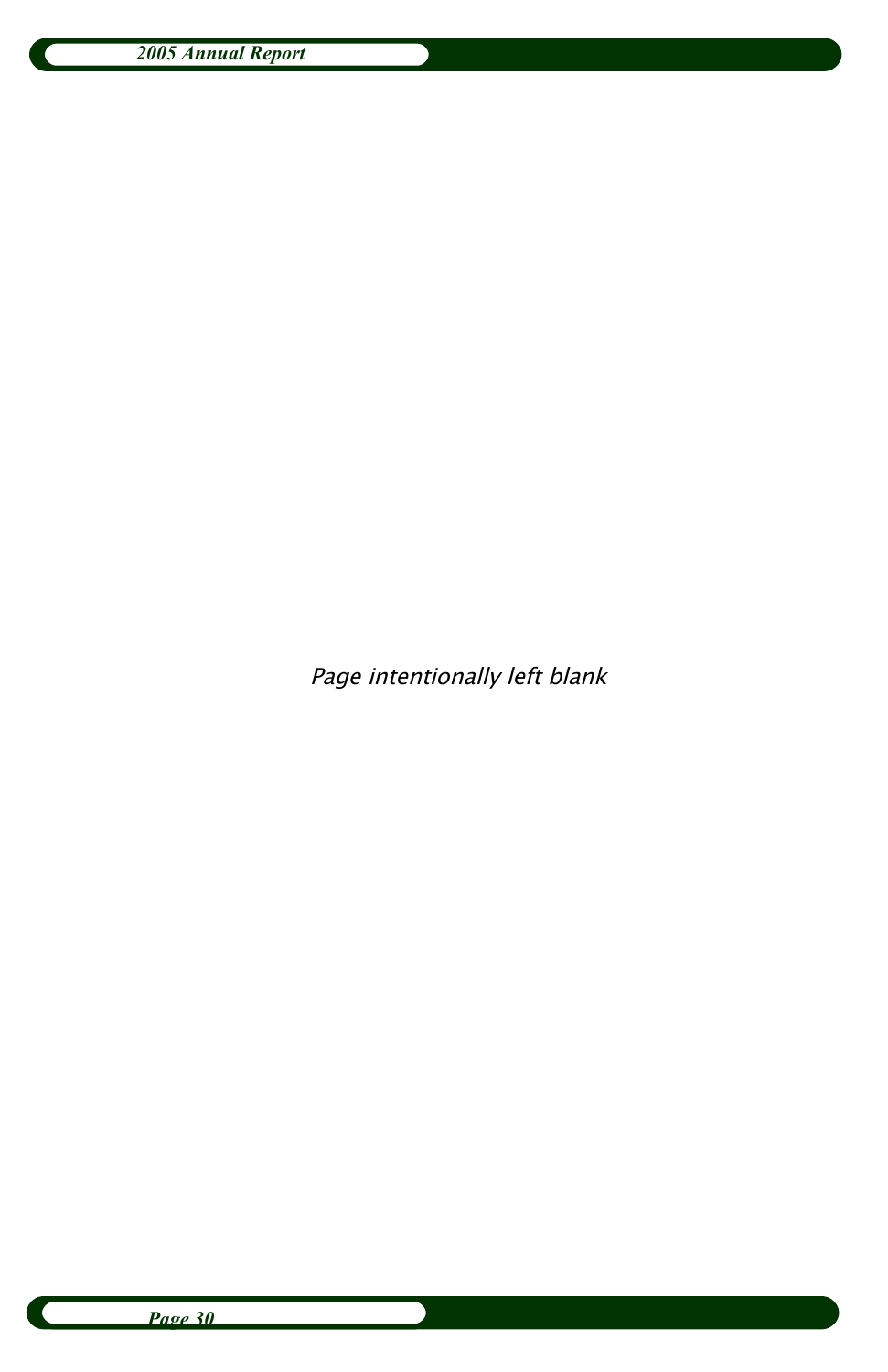Page intentionally left blank